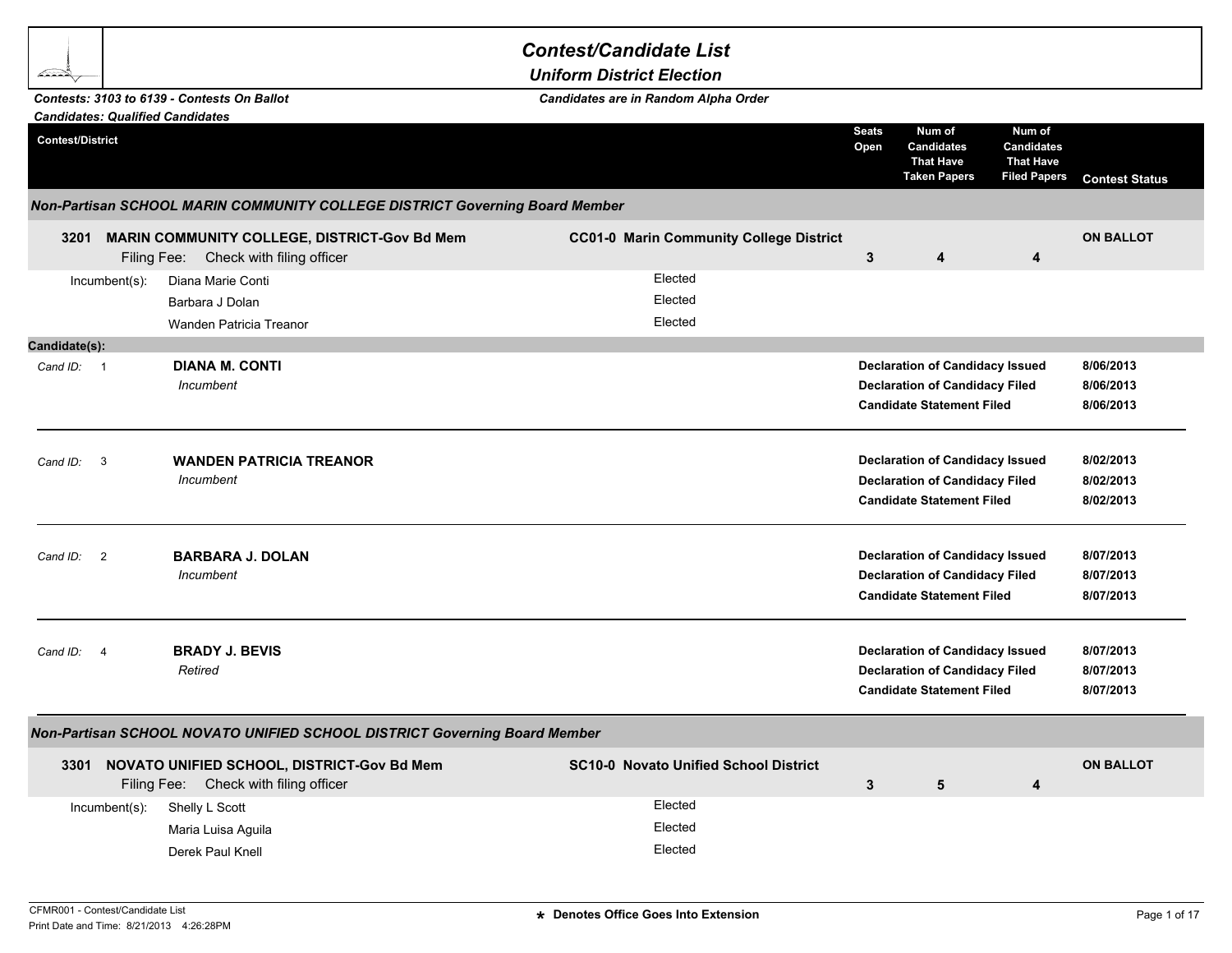| <b>Contest/District</b> |                                                                                                  |                                                 | <b>Seats</b><br>Open | Num of<br><b>Candidates</b><br><b>That Have</b><br><b>Taken Papers</b>                                              | Num of<br><b>Candidates</b><br><b>That Have</b><br><b>Filed Papers</b> | <b>Contest Status</b>               |
|-------------------------|--------------------------------------------------------------------------------------------------|-------------------------------------------------|----------------------|---------------------------------------------------------------------------------------------------------------------|------------------------------------------------------------------------|-------------------------------------|
|                         | Non-Partisan SCHOOL NOVATO UNIFIED SCHOOL DISTRICT Governing Board Member                        |                                                 |                      |                                                                                                                     |                                                                        |                                     |
|                         | 3301 NOVATO UNIFIED SCHOOL, DISTRICT-Gov Bd Mem                                                  |                                                 |                      |                                                                                                                     |                                                                        | <b>ON BALLOT</b>                    |
|                         | Filing Fee: Check with filing officer                                                            |                                                 | $\mathbf{3}$         | 5                                                                                                                   | 4                                                                      |                                     |
| Candidate(s):           |                                                                                                  |                                                 |                      |                                                                                                                     |                                                                        |                                     |
| Cand ID: 4              | <b>MIGUEL GARZA</b>                                                                              |                                                 |                      | <b>Declaration of Candidacy Issued</b>                                                                              |                                                                        | 8/09/2013<br>8/09/2013              |
|                         | <b>Eligibility Worker II</b>                                                                     |                                                 |                      | <b>Declaration of Candidacy Filed</b><br><b>Candidate Statement Filed</b>                                           |                                                                        | 8/09/2013                           |
|                         |                                                                                                  |                                                 |                      |                                                                                                                     |                                                                        |                                     |
| Cand $ID: 1$            | <b>DEREK KNELL</b>                                                                               |                                                 |                      | <b>Declaration of Candidacy Issued</b>                                                                              |                                                                        | 8/09/2013                           |
|                         | Incumbent                                                                                        |                                                 |                      | <b>Declaration of Candidacy Filed</b>                                                                               |                                                                        | 8/09/2013                           |
|                         |                                                                                                  |                                                 |                      | <b>Candidate Statement Filed</b>                                                                                    |                                                                        | 8/09/2013                           |
| Cand ID: 2              | <b>MARIA LUISA AGUILA</b>                                                                        |                                                 |                      | <b>Declaration of Candidacy Issued</b>                                                                              |                                                                        | 8/09/2013                           |
|                         | Incumbent                                                                                        |                                                 |                      | <b>Declaration of Candidacy Filed</b>                                                                               |                                                                        | 8/09/2013                           |
|                         |                                                                                                  |                                                 |                      | <b>Candidate Statement Filed</b>                                                                                    |                                                                        | 8/09/2013                           |
| Cand ID: 3              | <b>SHELLY SCOTT</b><br><b>Incumbent</b>                                                          |                                                 |                      | <b>Declaration of Candidacy Issued</b><br><b>Declaration of Candidacy Filed</b><br><b>Candidate Statement Filed</b> |                                                                        | 8/08/2013<br>8/08/2013<br>8/08/2013 |
|                         | Non-Partisan SCHOOL SHORELINE UNIFIED SCHOOL DISTRICT Governing Board Member, Trustee Area No. 1 |                                                 |                      |                                                                                                                     |                                                                        |                                     |
| 3321                    | SHORELINE UNIFIED SCHOOL, DISTRICT-Gov Bd Mem, TA1<br>Filing Fee: Check with filing officer      | <b>SC18-0 Shoreline Unified School District</b> | $\mathbf{2}$         | 3                                                                                                                   | 3                                                                      | <b>ON BALLOT</b>                    |
| Incumbent(s):           | Timothy John Kehoe                                                                               | Elected                                         |                      |                                                                                                                     |                                                                        |                                     |
|                         | James George Lino                                                                                | Elected                                         |                      |                                                                                                                     |                                                                        |                                     |
| Candidate(s):           |                                                                                                  |                                                 |                      |                                                                                                                     |                                                                        |                                     |
| Cand ID: 3              | <b>TIMOTHY J. KEHOE</b>                                                                          |                                                 |                      | <b>Declaration of Candidacy Issued</b>                                                                              |                                                                        | 7/23/2013                           |
|                         | Incumbent                                                                                        |                                                 |                      | <b>Declaration of Candidacy Filed</b>                                                                               |                                                                        | 7/23/2013                           |
|                         |                                                                                                  |                                                 |                      | <b>Candidate Statement Filed</b>                                                                                    |                                                                        |                                     |
| Cand ID: 2              | <b>AVITO J. MIRANDA</b>                                                                          |                                                 |                      | <b>Declaration of Candidacy Issued</b>                                                                              |                                                                        | 8/05/2013                           |
|                         | <b>Business Owner</b>                                                                            |                                                 |                      | <b>Declaration of Candidacy Filed</b>                                                                               |                                                                        | 8/05/2013                           |
|                         |                                                                                                  |                                                 |                      | <b>Candidate Statement Filed</b>                                                                                    |                                                                        | 8/05/2013                           |
|                         |                                                                                                  |                                                 |                      |                                                                                                                     |                                                                        |                                     |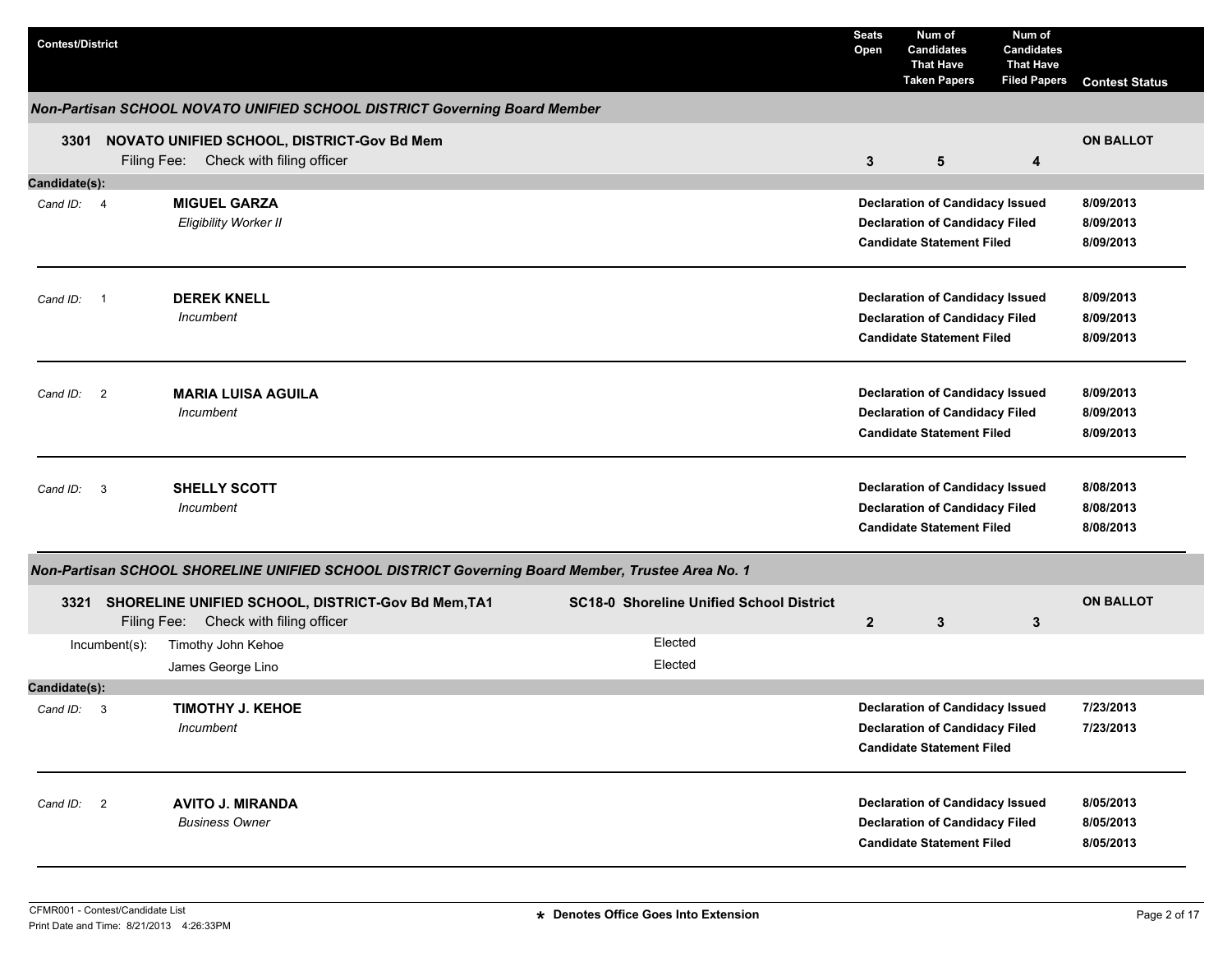| <b>Contest/District</b> |                          |                                                                                                  |                                             | <b>Seats</b><br>Open | Num of<br><b>Candidates</b><br><b>That Have</b><br><b>Taken Papers</b>                                              | Num of<br><b>Candidates</b><br><b>That Have</b><br><b>Filed Papers</b> | <b>Contest Status</b>  |
|-------------------------|--------------------------|--------------------------------------------------------------------------------------------------|---------------------------------------------|----------------------|---------------------------------------------------------------------------------------------------------------------|------------------------------------------------------------------------|------------------------|
|                         |                          | Non-Partisan SCHOOL SHORELINE UNIFIED SCHOOL DISTRICT Governing Board Member, Trustee Area No. 1 |                                             |                      |                                                                                                                     |                                                                        |                        |
| 3321                    |                          | SHORELINE UNIFIED SCHOOL, DISTRICT-Gov Bd Mem, TA1<br>Filing Fee: Check with filing officer      |                                             | $\overline{2}$       | $\mathbf{3}$                                                                                                        | $\mathbf{3}$                                                           | <b>ON BALLOT</b>       |
| Cand ID: 1              |                          | <b>JAMES G. LINO</b><br>Trustee, Shoreline Unified School District                               |                                             |                      | <b>Declaration of Candidacy Issued</b><br><b>Declaration of Candidacy Filed</b><br><b>Candidate Statement Filed</b> |                                                                        | 7/15/2013<br>7/15/2013 |
|                         |                          | Non-Partisan SCHOOL TAMALPAIS UNION HIGH SCHOOL DISTRICT Governing Board Member                  |                                             |                      |                                                                                                                     |                                                                        |                        |
| $\ast$                  | Filing Fee:              | 3341 TAMALPAIS UNION, HIGH SCHOOL DISTRICT-GBM<br>Check with filing officer                      | HS02-0 Tamalpais Union High School District | 3                    | 6                                                                                                                   | 5                                                                      | <b>ON BALLOT</b>       |
|                         | Incumbent(s):            | Susan F Schmidt                                                                                  | Elected                                     |                      |                                                                                                                     |                                                                        |                        |
|                         |                          | Monica Edla Bonny                                                                                | Elected                                     |                      |                                                                                                                     |                                                                        |                        |
|                         |                          | John David Wright                                                                                | Elected                                     |                      |                                                                                                                     |                                                                        |                        |
| Candidate(s):           |                          |                                                                                                  |                                             |                      |                                                                                                                     |                                                                        |                        |
| Cand ID: 6              |                          | <b>LAURA HERBERT ANDERSON</b>                                                                    |                                             |                      | <b>Declaration of Candidacy Issued</b>                                                                              |                                                                        | 8/09/2013              |
|                         |                          | Parent                                                                                           |                                             |                      | <b>Declaration of Candidacy Filed</b><br><b>Candidate Statement Filed</b>                                           |                                                                        | 8/09/2013<br>8/09/2013 |
| Cand ID:                | - 4                      | <b>CHUCK FORD</b>                                                                                |                                             |                      | <b>Declaration of Candidacy Issued</b>                                                                              |                                                                        | 7/22/2013              |
|                         |                          | Teacher                                                                                          |                                             |                      | <b>Declaration of Candidacy Filed</b><br><b>Candidate Statement Filed</b>                                           |                                                                        | 7/22/2013<br>7/22/2013 |
| Cand ID:                | $\overline{\phantom{0}}$ | <b>SHERI L. MOWBRAY</b>                                                                          |                                             |                      | <b>Declaration of Candidacy Issued</b>                                                                              |                                                                        | 7/15/2013              |
|                         |                          | Parent/Business Owner                                                                            |                                             |                      | <b>Declaration of Candidacy Filed</b>                                                                               |                                                                        | 7/15/2013              |
|                         |                          |                                                                                                  |                                             |                      | <b>Candidate Statement Filed</b>                                                                                    |                                                                        | 7/15/2013              |
| Cand ID: 2              |                          | <b>NANCY MALCOLM</b>                                                                             |                                             |                      | <b>Declaration of Candidacy Issued</b>                                                                              |                                                                        | 7/25/2013              |
|                         |                          | <b>Retired School Secretary</b>                                                                  |                                             |                      | <b>Declaration of Candidacy Filed</b>                                                                               |                                                                        | 7/25/2013              |
|                         |                          |                                                                                                  |                                             |                      | <b>Candidate Statement Filed</b>                                                                                    |                                                                        | 7/25/2013              |
| Cand ID: 5              |                          | <b>ZEV RATTET</b><br>Software Engineer                                                           |                                             |                      | <b>Declaration of Candidacy Issued</b><br><b>Declaration of Candidacy Filed</b>                                     |                                                                        | 8/08/2013<br>8/08/2013 |
|                         |                          |                                                                                                  |                                             |                      | <b>Candidate Statement Filed</b>                                                                                    |                                                                        | 8/08/2013              |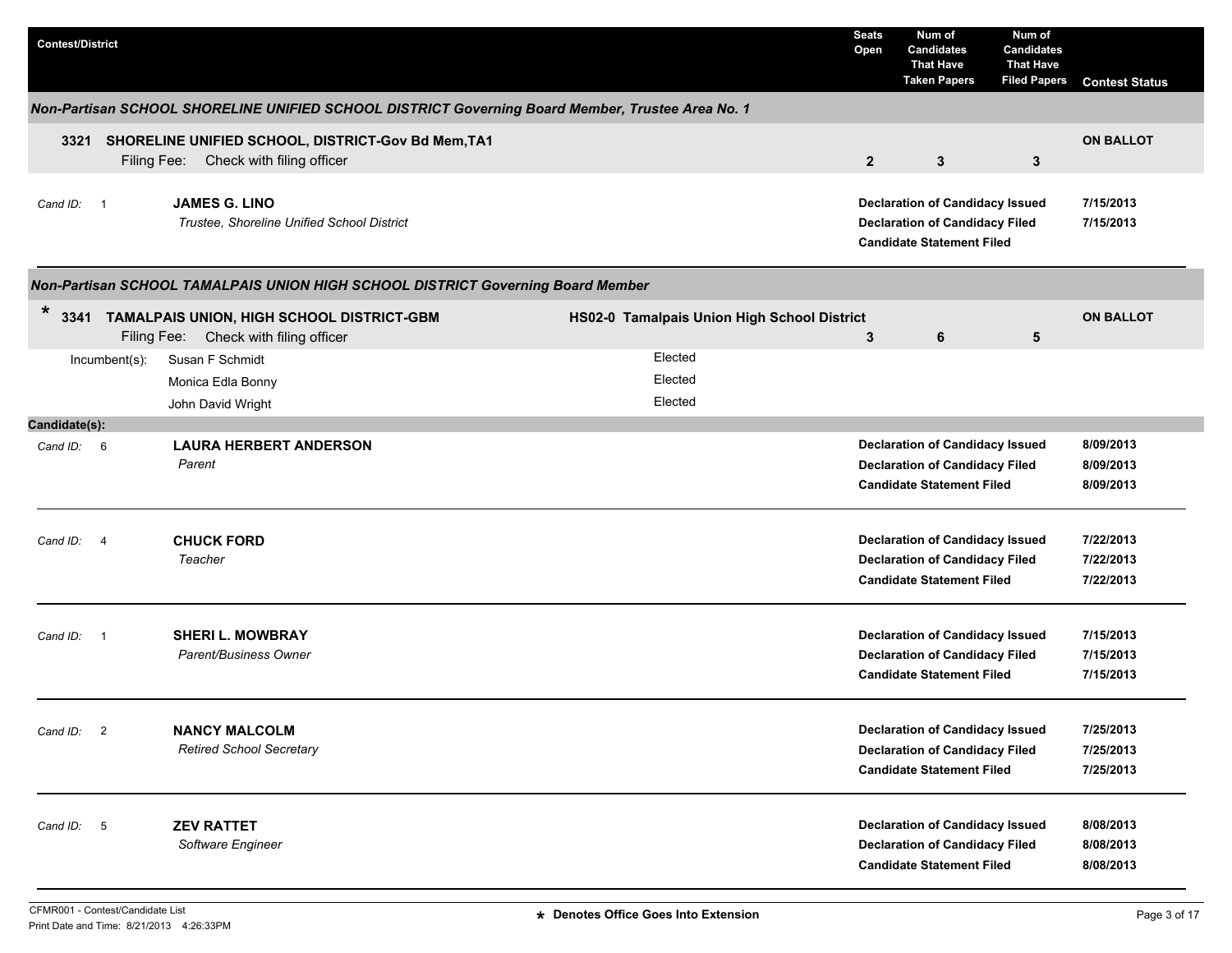| <b>Contest/District</b>                |                                                                                             |                                     | <b>Seats</b><br>Open | Num of<br><b>Candidates</b><br><b>That Have</b><br><b>Taken Papers</b>                                              | Num of<br><b>Candidates</b><br><b>That Have</b><br><b>Filed Papers</b> | <b>Contest Status</b>               |
|----------------------------------------|---------------------------------------------------------------------------------------------|-------------------------------------|----------------------|---------------------------------------------------------------------------------------------------------------------|------------------------------------------------------------------------|-------------------------------------|
|                                        | Non-Partisan SCHOOL DIXIE SCHOOL DISTRICT Governing Board Member                            |                                     |                      |                                                                                                                     |                                                                        |                                     |
| 3531                                   | DIXIE SCHOOL DISTRICT, - Governing Board Member<br>Filing Fee:<br>Check with filing officer | <b>SC01-0 Dixie School District</b> | 3                    | 5                                                                                                                   | 5                                                                      | <b>ON BALLOT</b>                    |
| Incumbent(s):                          | <b>Bradley D Honsberger</b><br>Mark Anthony Schott<br><b>Bruce E Abbott</b>                 | Elected<br>Elected<br>Elected       |                      |                                                                                                                     |                                                                        |                                     |
| Candidate(s):<br>Cand ID: 1            | <b>RUTH CARTER</b><br>Marriage Family Therapist                                             |                                     |                      | <b>Declaration of Candidacy Issued</b><br><b>Declaration of Candidacy Filed</b><br><b>Candidate Statement Filed</b> |                                                                        | 8/09/2013<br>8/09/2013<br>8/09/2013 |
| $\mathbf{3}$<br>Cand ID:               | <b>BRAD HONSBERGER</b><br>Incumbent                                                         |                                     |                      | <b>Declaration of Candidacy Issued</b><br><b>Declaration of Candidacy Filed</b><br><b>Candidate Statement Filed</b> |                                                                        | 8/02/2013<br>8/02/2013              |
| 5<br>Cand ID:                          | <b>BRUCE ABBOTT</b><br><b>Inbumbent</b>                                                     |                                     |                      | <b>Declaration of Candidacy Issued</b><br><b>Declaration of Candidacy Filed</b><br><b>Candidate Statement Filed</b> |                                                                        | 8/08/2013<br>8/08/2013<br>8/08/2013 |
| Cand ID:<br>$\overline{4}$             | <b>MARK A.SCHOTT</b><br>Incumbent                                                           |                                     |                      | <b>Declaration of Candidacy Issued</b><br><b>Declaration of Candidacy Filed</b><br><b>Candidate Statement Filed</b> |                                                                        | 8/09/2013<br>8/09/2013<br>8/09/2013 |
| $\overline{\phantom{0}}^2$<br>Cand ID: | <b>LISA CULBERTSON SIMMONS</b><br>Attorney/Parent                                           |                                     |                      | <b>Declaration of Candidacy Issued</b><br><b>Declaration of Candidacy Filed</b><br><b>Candidate Statement Filed</b> |                                                                        | 8/08/2013<br>8/08/2013              |
|                                        | Non-Partisan SCHOOL KENTFIELD SCHOOL DISTRICT Governing Board Member                        |                                     |                      |                                                                                                                     |                                                                        |                                     |
| *                                      | 3551 KENTFIELD SCHOOL, DISTRICT-Gov Bd Mem<br>Filing Fee: Check with filing officer         | SC03-0 Kentfield School District    | 3                    | 5                                                                                                                   | ${\bf 5}$                                                              | <b>ON BALLOT</b>                    |
| Incumbent(s):                          | Ashley Farmer Paff<br>Juli Suzanne Kauffman<br>Cynthia C Roenisch                           | Elected<br>Elected<br>Elected       |                      |                                                                                                                     |                                                                        |                                     |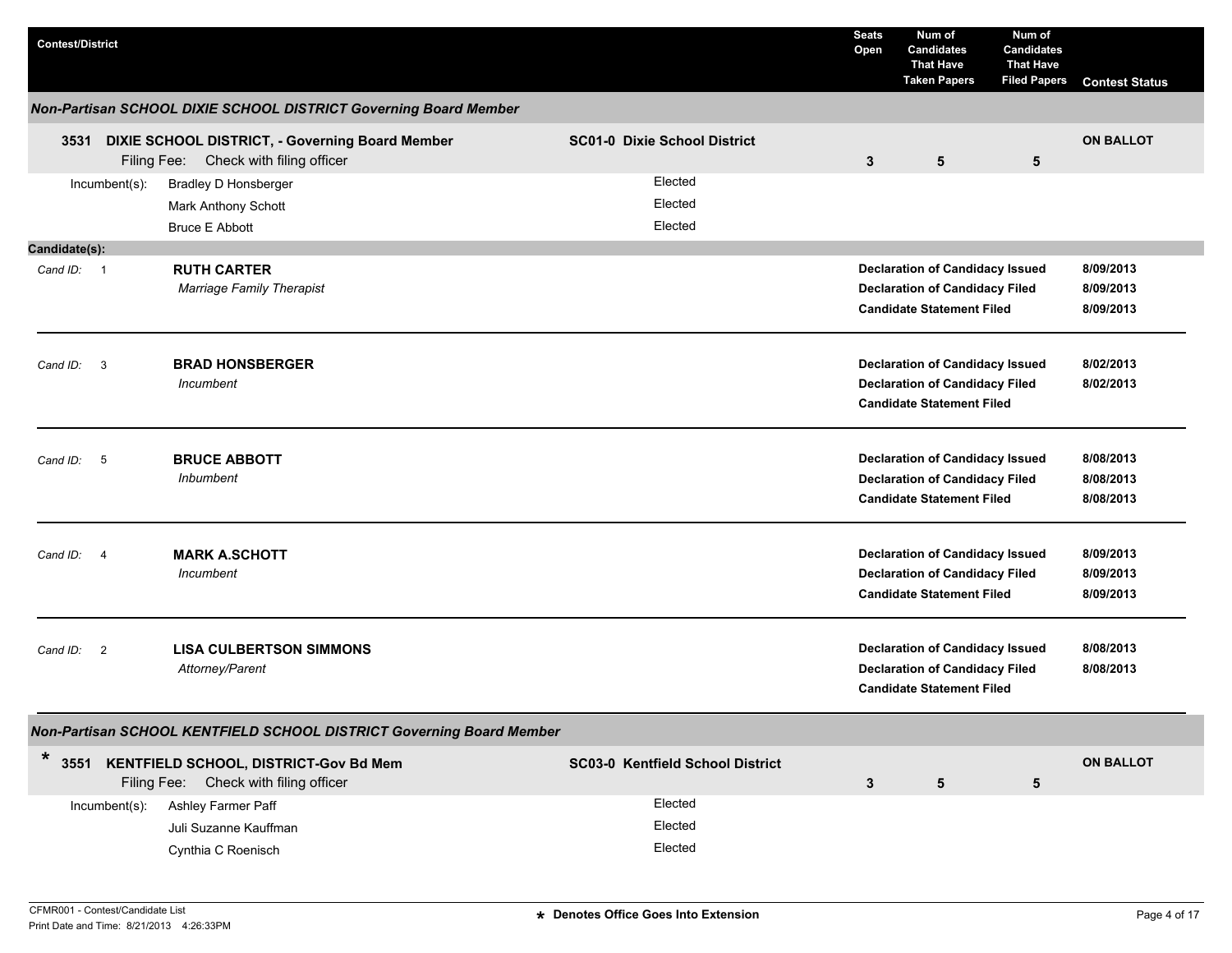| <b>Contest/District</b> |                            |                                                                                          |                                              | <b>Seats</b><br>Open | Num of<br><b>Candidates</b><br><b>That Have</b><br><b>Taken Papers</b>    | Num of<br><b>Candidates</b><br><b>That Have</b><br><b>Filed Papers</b> | <b>Contest Status</b>  |
|-------------------------|----------------------------|------------------------------------------------------------------------------------------|----------------------------------------------|----------------------|---------------------------------------------------------------------------|------------------------------------------------------------------------|------------------------|
|                         |                            | Non-Partisan SCHOOL KENTFIELD SCHOOL DISTRICT Governing Board Member                     |                                              |                      |                                                                           |                                                                        |                        |
|                         |                            | 3551 KENTFIELD SCHOOL, DISTRICT-Gov Bd Mem<br>Filing Fee: Check with filing officer      |                                              | 3                    | 5                                                                         | 5                                                                      | <b>ON BALLOT</b>       |
| Candidate(s):           |                            |                                                                                          |                                              |                      |                                                                           |                                                                        |                        |
| Cand ID: 3              |                            | <b>SARAH C. AMES</b>                                                                     |                                              |                      | <b>Declaration of Candidacy Issued</b>                                    |                                                                        | 8/14/2013              |
|                         |                            | <b>Teacher/Business Owner</b>                                                            |                                              |                      | <b>Declaration of Candidacy Filed</b>                                     |                                                                        | 8/14/2013              |
|                         |                            |                                                                                          |                                              |                      | <b>Candidate Statement Filed</b>                                          |                                                                        | 8/14/2013              |
|                         |                            |                                                                                          |                                              |                      |                                                                           |                                                                        |                        |
| Cand ID:<br>- 1         |                            | <b>HEATHER MCPHAIL SRIDHARAN</b>                                                         |                                              |                      | <b>Declaration of Candidacy Issued</b>                                    |                                                                        | 7/23/2013              |
|                         |                            | Parent/Businessperson                                                                    |                                              |                      | <b>Declaration of Candidacy Filed</b><br><b>Candidate Statement Filed</b> |                                                                        | 7/23/2013<br>7/23/2013 |
|                         |                            |                                                                                          |                                              |                      |                                                                           |                                                                        |                        |
| Cand ID:                | 5                          | <b>CYNTHIA C. ROENISCH</b>                                                               |                                              |                      | <b>Declaration of Candidacy Issued</b>                                    |                                                                        | 8/08/2013              |
|                         |                            | Incumbent                                                                                |                                              |                      | <b>Declaration of Candidacy Filed</b>                                     |                                                                        | 8/08/2013              |
|                         |                            |                                                                                          |                                              |                      | <b>Candidate Statement Filed</b>                                          |                                                                        | 8/08/2013              |
|                         |                            |                                                                                          |                                              |                      |                                                                           |                                                                        |                        |
| Cand ID:                | $\overline{\phantom{0}}^2$ | <b>ASHLEY FARMER PAFF</b>                                                                |                                              |                      | <b>Declaration of Candidacy Issued</b>                                    |                                                                        | 7/25/2013              |
|                         |                            | Incumbent                                                                                |                                              |                      | <b>Declaration of Candidacy Filed</b>                                     |                                                                        | 7/25/2013              |
|                         |                            |                                                                                          |                                              |                      | <b>Candidate Statement Filed</b>                                          |                                                                        | 7/25/2013              |
| Cand ID:                | 4                          | <b>KAREN LOEBBAKA</b>                                                                    |                                              |                      | <b>Declaration of Candidacy Issued</b>                                    |                                                                        | 8/07/2013              |
|                         |                            | <b>Community Volunteer</b>                                                               |                                              |                      | <b>Declaration of Candidacy Filed</b>                                     |                                                                        | 8/07/2013              |
|                         |                            |                                                                                          |                                              |                      | <b>Candidate Statement Filed</b>                                          |                                                                        | 8/07/2013              |
|                         |                            | Non-Partisan SCHOOL LARKSPUR-CORTE MADERA SCHOOL DISTRICT Governing Board Member         |                                              |                      |                                                                           |                                                                        |                        |
| *                       |                            |                                                                                          |                                              |                      |                                                                           |                                                                        |                        |
| 3611                    |                            | LARKSPUR-CORTE MADERA, SCHOOL DISTRICT-GovBdMer<br>Filing Fee: Check with filing officer | SC06-0 Larkspur-Corte Madera School District | 3                    | 6                                                                         | 6                                                                      | <b>ON BALLOT</b>       |
|                         | $Incumbent(s)$ :           | Sheri Lynne Mowbray                                                                      | Elected                                      |                      |                                                                           |                                                                        |                        |
|                         |                            | Susan Elizabeth Christman                                                                | Elected                                      |                      |                                                                           |                                                                        |                        |
|                         |                            | Philip L Wade                                                                            | Elected                                      |                      |                                                                           |                                                                        |                        |
| Candidate(s):           |                            |                                                                                          |                                              |                      |                                                                           |                                                                        |                        |
| Cand ID: 1              |                            | <b>SUSAN E. CHRISTMAN</b>                                                                |                                              |                      | <b>Declaration of Candidacy Issued</b>                                    |                                                                        | 7/15/2013              |
|                         |                            | Incumbent                                                                                |                                              |                      | <b>Declaration of Candidacy Filed</b>                                     |                                                                        | 7/15/2013              |
|                         |                            |                                                                                          |                                              |                      | <b>Candidate Statement Filed</b>                                          |                                                                        | 7/15/2013              |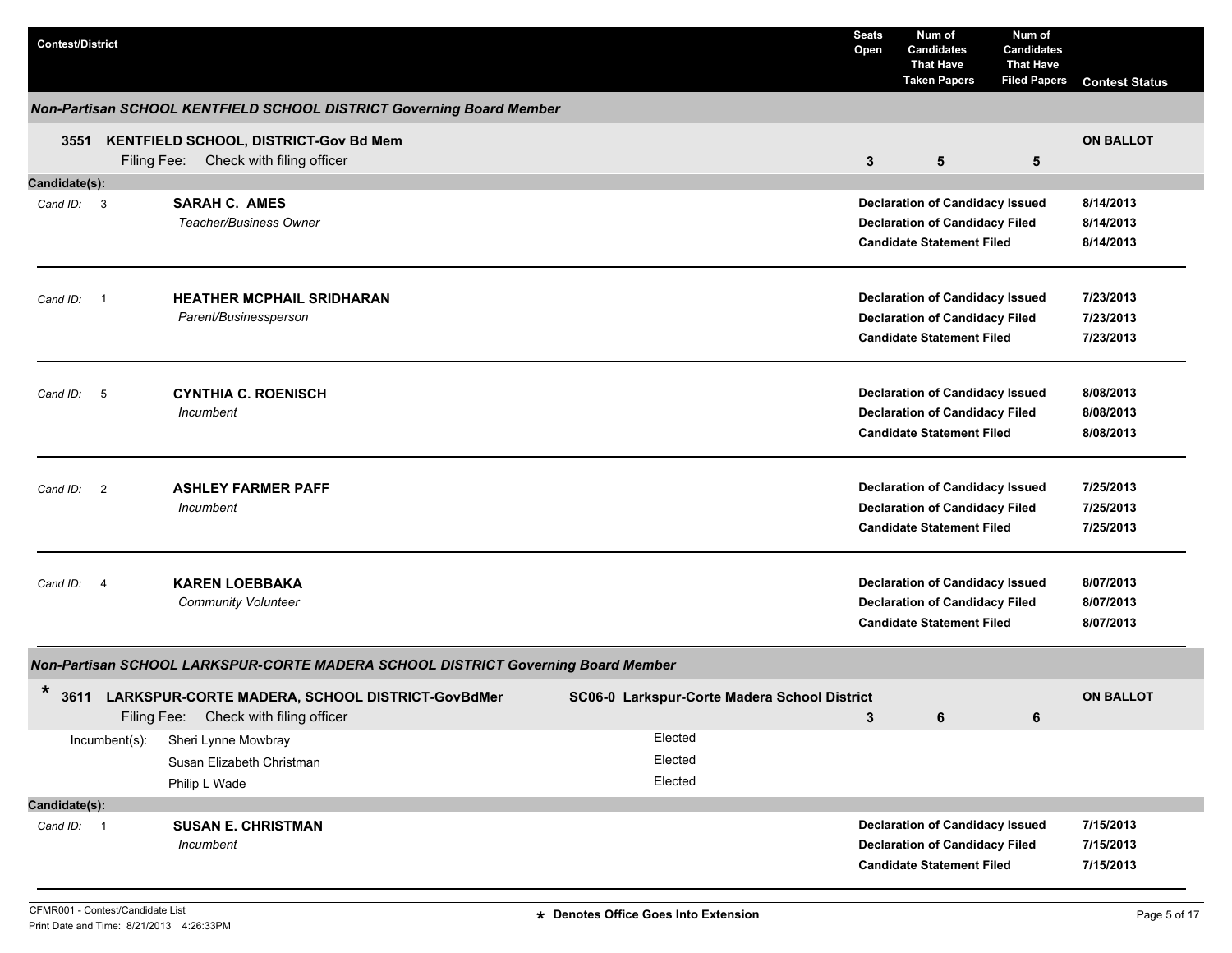| <b>Contest/District</b>             |                                                                                          |                               | <b>Seats</b><br>Open | Num of<br><b>Candidates</b><br><b>That Have</b><br><b>Taken Papers</b>                                              | Num of<br>Candidates<br><b>That Have</b><br><b>Filed Papers</b> | <b>Contest Status</b>               |
|-------------------------------------|------------------------------------------------------------------------------------------|-------------------------------|----------------------|---------------------------------------------------------------------------------------------------------------------|-----------------------------------------------------------------|-------------------------------------|
|                                     | Non-Partisan SCHOOL LARKSPUR-CORTE MADERA SCHOOL DISTRICT Governing Board Member         |                               |                      |                                                                                                                     |                                                                 |                                     |
| 3611                                | LARKSPUR-CORTE MADERA, SCHOOL DISTRICT-GovBdMer<br>Filing Fee: Check with filing officer |                               | $\mathbf{3}$         | 6                                                                                                                   | 6                                                               | <b>ON BALLOT</b>                    |
| Cand ID: 4                          | <b>NADINE AARSHEIM</b><br>Attorney/Mother                                                |                               |                      | <b>Declaration of Candidacy Issued</b><br><b>Declaration of Candidacy Filed</b><br><b>Candidate Statement Filed</b> |                                                                 | 8/05/2013<br>8/05/2013<br>8/05/2013 |
| Cand ID: 2                          | <b>MAYA TUVE</b><br><b>Environmental Designer/Parent</b>                                 |                               |                      | <b>Declaration of Candidacy Issued</b><br><b>Declaration of Candidacy Filed</b><br><b>Candidate Statement Filed</b> |                                                                 | 7/26/2013<br>7/26/2013<br>7/26/2013 |
| Cand ID: 5<br>Parent                | <b>DANIEL R. DURKIN</b>                                                                  |                               |                      | <b>Declaration of Candidacy Issued</b><br><b>Declaration of Candidacy Filed</b><br><b>Candidate Statement Filed</b> |                                                                 | 8/01/2013<br>8/01/2013<br>8/01/2013 |
| Cand ID: 6                          | <b>JENNIFER BAIR BERNABEI</b><br><b>Licensed Insurance Agent</b>                         |                               |                      | <b>Declaration of Candidacy Issued</b><br><b>Declaration of Candidacy Filed</b><br><b>Candidate Statement Filed</b> |                                                                 | 8/14/2013<br>8/14/2013<br>8/14/2013 |
| Cand ID:<br>$\overline{\mathbf{3}}$ | <b>ANDREA K. PIERPONT</b><br>Parent/Business Consultant                                  |                               |                      | <b>Declaration of Candidacy Issued</b><br><b>Declaration of Candidacy Filed</b><br><b>Candidate Statement Filed</b> |                                                                 | 7/15/2013<br>7/15/2013<br>7/15/2013 |
|                                     | Non-Partisan MUNICIPAL TOWN OF CORTE MADERA Member, Town Council                         |                               |                      |                                                                                                                     |                                                                 |                                     |
|                                     | 5045 TOWN OF CORTE MADERA, Member Town Council<br>Filing Fee: Check with filing officer  | *502-0 Town Of Corte Madera   | 3                    | 5                                                                                                                   | 4                                                               | <b>ON BALLOT</b>                    |
| Incumbent(s):                       | Michael Andrew Lappert<br>Carla Stone Condon<br>Diane L Furst                            | Elected<br>Elected<br>Elected |                      |                                                                                                                     |                                                                 |                                     |
| Candidate(s):                       |                                                                                          |                               |                      |                                                                                                                     |                                                                 |                                     |
| Cand ID: 2                          | <b>CARLA STONE CONDON</b><br>Incumbent                                                   |                               |                      | <b>Declaration of Candidacy Issued</b><br><b>Declaration of Candidacy Filed</b><br><b>Candidate Statement Filed</b> |                                                                 | 8/09/2013<br>8/09/2013<br>8/09/2013 |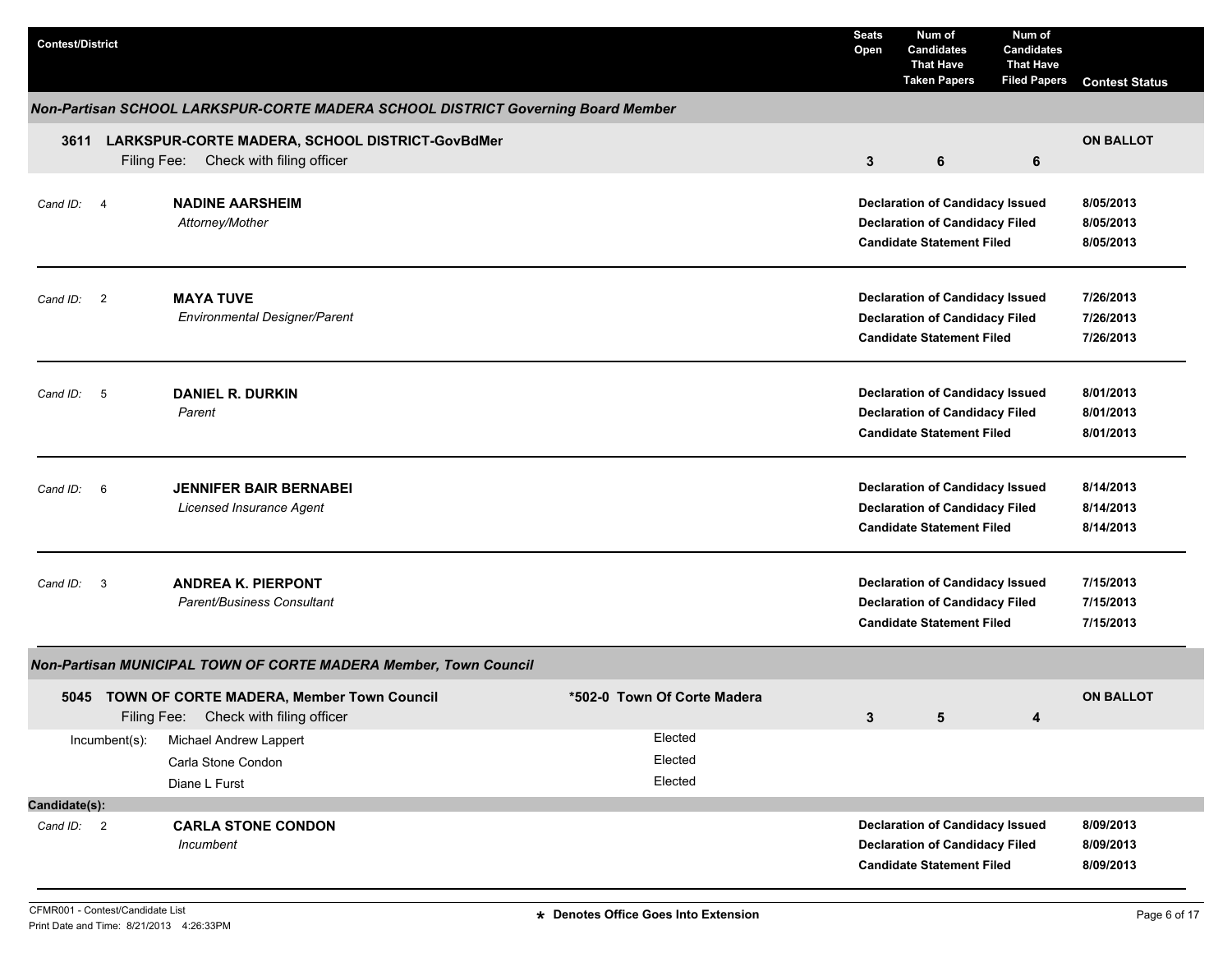| <b>Contest/District</b> |                                                                                         |                                            | <b>Seats</b><br>Open | Num of<br><b>Candidates</b><br><b>That Have</b><br><b>Taken Papers</b>                                              | Num of<br><b>Candidates</b><br><b>That Have</b><br><b>Filed Papers</b> | <b>Contest Status</b>               |
|-------------------------|-----------------------------------------------------------------------------------------|--------------------------------------------|----------------------|---------------------------------------------------------------------------------------------------------------------|------------------------------------------------------------------------|-------------------------------------|
|                         | Non-Partisan MUNICIPAL TOWN OF CORTE MADERA Member, Town Council                        |                                            |                      |                                                                                                                     |                                                                        |                                     |
|                         | 5045 TOWN OF CORTE MADERA, Member Town Council<br>Filing Fee: Check with filing officer |                                            | $\mathbf{3}$         | $5\phantom{1}$                                                                                                      | 4                                                                      | <b>ON BALLOT</b>                    |
| Cand ID: 1              | <b>DAVID W. KUNHARDT</b><br>Solar Energy Executive                                      |                                            |                      | <b>Declaration of Candidacy Issued</b><br><b>Declaration of Candidacy Filed</b><br><b>Candidate Statement Filed</b> |                                                                        | 7/26/2013<br>7/26/2013<br>7/26/2013 |
| Cand ID: 4              | <b>DIANE FURST</b><br>Incumbent                                                         |                                            |                      | <b>Declaration of Candidacy Issued</b><br><b>Declaration of Candidacy Filed</b><br><b>Candidate Statement Filed</b> |                                                                        | 8/09/2013<br>8/09/2013<br>8/09/2013 |
| Cand ID: 3              | <b>MICHAEL LAPPERT</b><br>Incumbent                                                     |                                            |                      | <b>Declaration of Candidacy Issued</b><br><b>Declaration of Candidacy Filed</b><br><b>Candidate Statement Filed</b> |                                                                        | 8/09/2013<br>8/09/2013<br>8/09/2013 |
|                         | Non-Partisan MUNICIPAL TOWN OF FAIRFAX Member, Town Council                             |                                            |                      |                                                                                                                     |                                                                        |                                     |
| *                       | 5086 TOWN OF FAIRFAX, Member Town Council<br>Filing Fee: Check with filing officer      | *503-0 Town Of Fairfax                     | 3                    | 4                                                                                                                   | $\boldsymbol{4}$                                                       | <b>ON BALLOT</b>                    |
| Incumbent(s):           | David Jonathan Weinsoff<br>John Addison Reed III<br>Barbara Gayle Coler                 | Elected<br>Elected<br>Appointed to Vacancy |                      |                                                                                                                     |                                                                        |                                     |
| Candidate(s):           |                                                                                         |                                            |                      |                                                                                                                     |                                                                        |                                     |
| Cand ID: 2              | <b>DAVID WEINSOFF</b><br>Councilmember/Environmental Attorney                           |                                            |                      | <b>Declaration of Candidacy Issued</b><br><b>Declaration of Candidacy Filed</b><br><b>Candidate Statement Filed</b> |                                                                        | 8/07/2013<br>8/07/2013<br>8/07/2013 |
| Cand ID: 1              | <b>BARBARA COLER</b><br>Councilmember/Scientist                                         |                                            |                      | <b>Declaration of Candidacy Issued</b><br><b>Declaration of Candidacy Filed</b><br><b>Candidate Statement Filed</b> |                                                                        | 8/06/2013<br>8/06/2013<br>8/06/2013 |
| Cand ID: 3              | <b>JOHN REED</b><br>Incumbent                                                           |                                            |                      | <b>Declaration of Candidacy Issued</b><br><b>Declaration of Candidacy Filed</b><br><b>Candidate Statement Filed</b> |                                                                        | 8/07/2013<br>8/07/2013<br>8/07/2013 |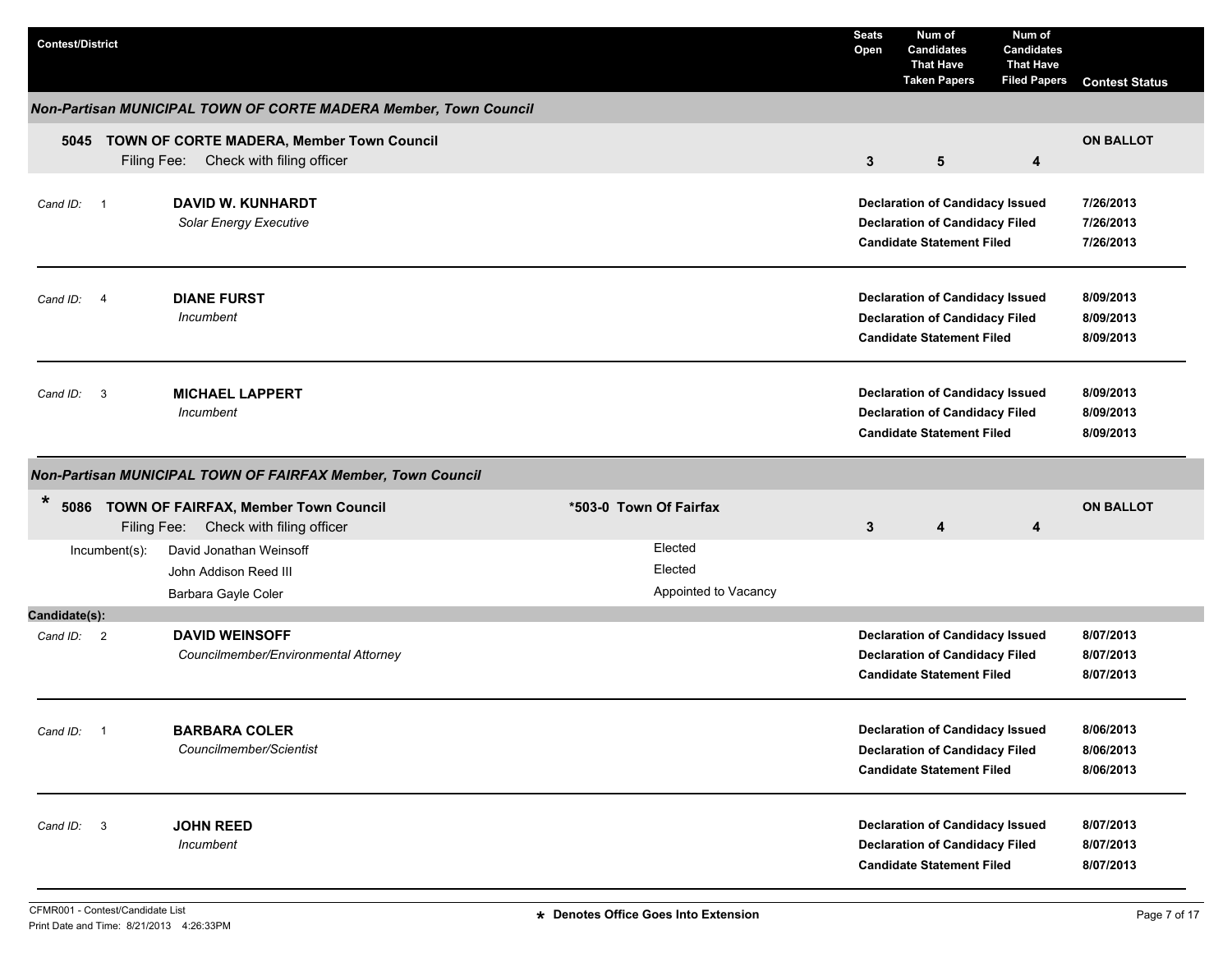| <b>Contest/District</b>     |                                                                                                                                                   | <b>Seats</b><br>Open | Num of<br><b>Candidates</b><br><b>That Have</b><br><b>Taken Papers</b>                                              | Num of<br><b>Candidates</b><br><b>That Have</b><br><b>Filed Papers</b> | <b>Contest Status</b>               |
|-----------------------------|---------------------------------------------------------------------------------------------------------------------------------------------------|----------------------|---------------------------------------------------------------------------------------------------------------------|------------------------------------------------------------------------|-------------------------------------|
|                             | Non-Partisan MUNICIPAL TOWN OF FAIRFAX Member, Town Council                                                                                       |                      |                                                                                                                     |                                                                        |                                     |
|                             | 5086 TOWN OF FAIRFAX, Member Town Council<br>Filing Fee: Check with filing officer                                                                | 3                    | 4                                                                                                                   | 4                                                                      | <b>ON BALLOT</b>                    |
| Cand ID: 4                  | <b>CHRISTOPHER LANG</b><br>Landscape Gardner/Bicyclist                                                                                            |                      | <b>Declaration of Candidacy Issued</b><br><b>Declaration of Candidacy Filed</b><br><b>Candidate Statement Filed</b> |                                                                        | 8/09/2013<br>8/09/2013<br>8/09/2013 |
|                             | Non-Partisan MUNICIPAL TOWN OF FAIRFAX Member, Town Council, Short Term                                                                           |                      |                                                                                                                     |                                                                        |                                     |
|                             | *503-0 Town Of Fairfax<br>5087 TOWN OF FAIRFAX, Member, Town Council, Sh<br>Filing Fee: Check with filing officer                                 | $\mathbf{1}$         | $\mathbf{1}$                                                                                                        | $\mathbf{1}$                                                           | <b>ON BALLOT</b>                    |
|                             | Incumbent(s):                                                                                                                                     |                      |                                                                                                                     |                                                                        |                                     |
| Candidate(s):<br>Cand ID: 1 | <b>RENEE GODDARD</b><br>Appointed Incumbent                                                                                                       |                      | <b>Declaration of Candidacy Issued</b><br><b>Declaration of Candidacy Filed</b><br><b>Candidate Statement Filed</b> |                                                                        | 8/07/2013<br>8/07/2013<br>8/07/2013 |
|                             | Non-Partisan MUNICIPAL CITY OF LARKSPUR Member, City Council                                                                                      |                      |                                                                                                                     |                                                                        |                                     |
| $\ast$                      | 5245 CITY OF LARKSPUR, Member City Council<br>*504-0 City Of Larkspur<br>Filing Fee: Check with filing officer                                    | 3                    | $\overline{\mathbf{4}}$                                                                                             | 4                                                                      | <b>ON BALLOT</b>                    |
|                             | Appointed to Vacancy<br><b>Bradley Randolph Marsh</b><br>$lncumbent(s)$ :<br>Elected<br>Daniel Joseph Hillmer<br>Elected<br>Leonard Arlan Rifkind |                      |                                                                                                                     |                                                                        |                                     |
| Candidate(s):               |                                                                                                                                                   |                      |                                                                                                                     |                                                                        |                                     |
| Cand ID: 4                  | <b>CATHERINE WAY</b><br><b>Community Volunteer</b>                                                                                                |                      | <b>Declaration of Candidacy Issued</b><br><b>Declaration of Candidacy Filed</b><br><b>Candidate Statement Filed</b> |                                                                        | 8/14/2013<br>8/14/2013<br>8/14/2013 |
| Cand ID: 3                  | <b>DANIEL KUNSTLER</b><br>Writer                                                                                                                  |                      | <b>Declaration of Candidacy Issued</b><br><b>Declaration of Candidacy Filed</b><br><b>Candidate Statement Filed</b> |                                                                        | 8/12/2013<br>8/12/2013<br>8/12/2013 |
| Cand ID: 2                  | <b>KEVIN HAROFF</b><br>Attorney                                                                                                                   |                      | <b>Declaration of Candidacy Issued</b><br><b>Declaration of Candidacy Filed</b><br><b>Candidate Statement Filed</b> |                                                                        | 8/08/2013<br>8/08/2013<br>8/08/2013 |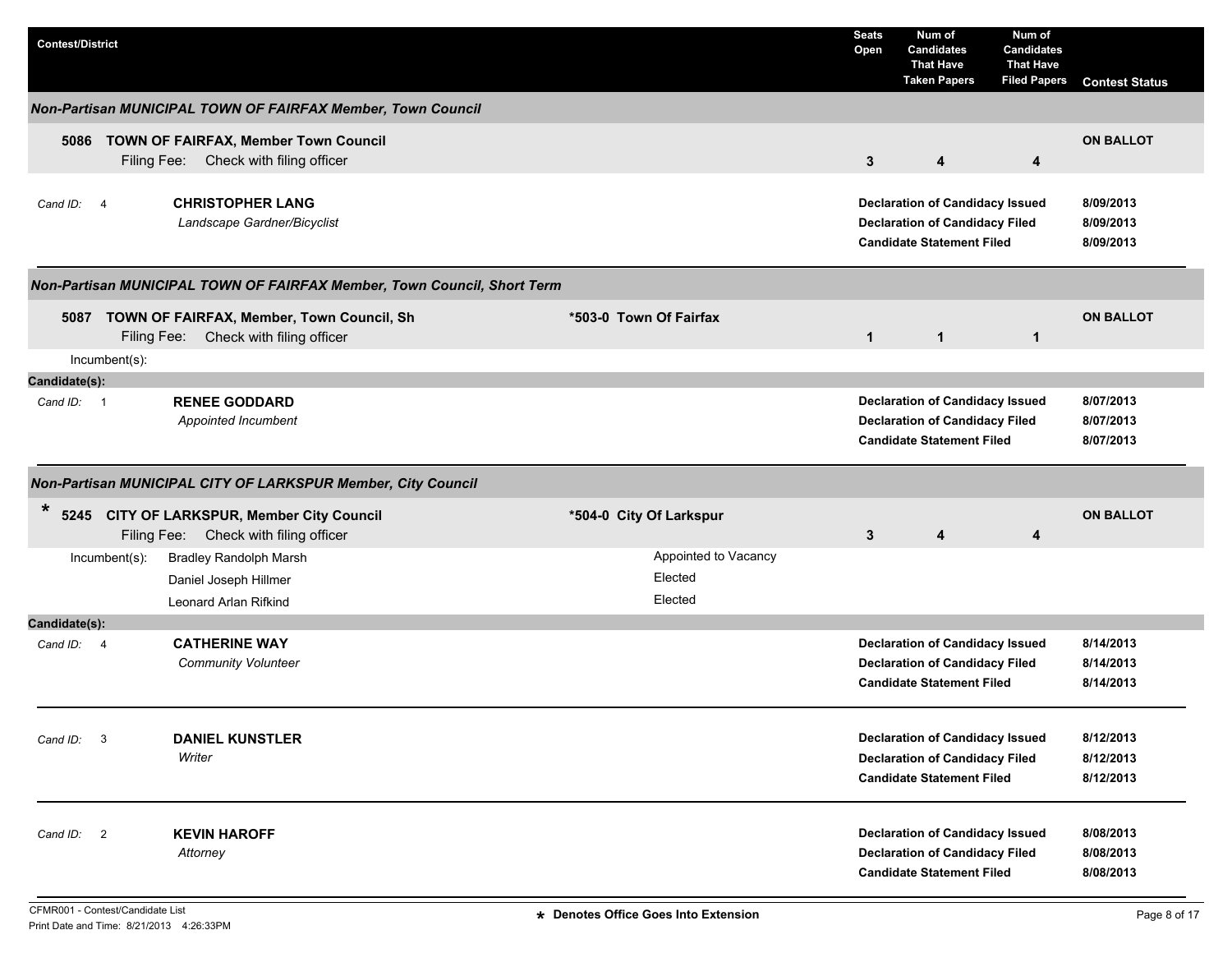| <b>Contest/District</b>    |                                                                                        |                            | <b>Seats</b><br>Open                                                                                                | Num of<br><b>Candidates</b><br><b>That Have</b><br><b>Taken Papers</b>                                              | Num of<br><b>Candidates</b><br><b>That Have</b><br><b>Filed Papers</b> | <b>Contest Status</b>               |
|----------------------------|----------------------------------------------------------------------------------------|----------------------------|---------------------------------------------------------------------------------------------------------------------|---------------------------------------------------------------------------------------------------------------------|------------------------------------------------------------------------|-------------------------------------|
|                            | Non-Partisan MUNICIPAL CITY OF LARKSPUR Member, City Council                           |                            |                                                                                                                     |                                                                                                                     |                                                                        |                                     |
|                            | 5245 CITY OF LARKSPUR, Member City Council<br>Filing Fee: Check with filing officer    |                            | 3                                                                                                                   | 4                                                                                                                   | 4                                                                      | <b>ON BALLOT</b>                    |
| Cand ID: 1                 | <b>DANIEL HILLMER</b><br>City Councilmember/Consultant                                 |                            | <b>Declaration of Candidacy Issued</b><br><b>Declaration of Candidacy Filed</b><br><b>Candidate Statement Filed</b> | 7/30/2013<br>7/30/2013<br>7/30/2013                                                                                 |                                                                        |                                     |
|                            | Non-Partisan MUNICIPAL CITY OF MILL VALLEY Member, City Council                        |                            |                                                                                                                     |                                                                                                                     |                                                                        |                                     |
| $\star$                    | 5306 CITY OF MILL VALLEY, Member City Council<br>Filing Fee: Check with filing officer | *505-0 City Of Mill Valley | $\overline{2}$                                                                                                      | 4                                                                                                                   | 4                                                                      | <b>ON BALLOT</b>                    |
| $Incumbent(s)$ :           | Shawn Elliott Marshall<br>Andrew Jay Berman                                            | Elected<br>Elected         |                                                                                                                     |                                                                                                                     |                                                                        |                                     |
| Candidate(s):              |                                                                                        |                            |                                                                                                                     |                                                                                                                     |                                                                        |                                     |
| Cand ID: 1                 | <b>GEORGE GORDON</b>                                                                   |                            |                                                                                                                     | <b>Declaration of Candidacy Issued</b>                                                                              |                                                                        | 8/06/2013                           |
|                            | Local Businessman                                                                      |                            |                                                                                                                     | <b>Declaration of Candidacy Filed</b><br><b>Candidate Statement Filed</b>                                           |                                                                        | 8/06/2013<br>8/06/2013              |
| Cand ID:<br>$\overline{4}$ | <b>DAN KELLY</b><br>Attorney                                                           |                            |                                                                                                                     | <b>Declaration of Candidacy Issued</b><br><b>Declaration of Candidacy Filed</b><br><b>Candidate Statement Filed</b> |                                                                        | 8/13/2013<br>8/13/2013<br>8/13/2013 |
| $\overline{2}$<br>Cand ID: | <b>JOHN MCCAULEY</b><br><b>Business School Professor</b>                               |                            |                                                                                                                     | <b>Declaration of Candidacy Issued</b><br><b>Declaration of Candidacy Filed</b><br><b>Candidate Statement Filed</b> |                                                                        | 8/08/2013<br>8/08/2013<br>8/08/2013 |
| 3<br>Cand ID:              | <b>JESSICA JACKSON</b><br>Attorney/Mother                                              |                            |                                                                                                                     | <b>Declaration of Candidacy Issued</b><br><b>Declaration of Candidacy Filed</b><br><b>Candidate Statement Filed</b> |                                                                        | 8/13/2013<br>8/13/2013<br>8/13/2013 |
|                            | Non-Partisan MUNICIPAL CITY OF NOVATO Member, City Council                             |                            |                                                                                                                     |                                                                                                                     |                                                                        |                                     |
|                            | 5365 CITY OF NOVATO, Member City Council<br>Filing Fee: Check with filing officer      | *506-0 City Of Novato      | $\mathbf{2}$                                                                                                        | 4                                                                                                                   | 4                                                                      | <b>ON BALLOT</b>                    |
| Incumbent(s):              | Patricia Diane Eklund                                                                  | Elected                    |                                                                                                                     |                                                                                                                     |                                                                        |                                     |
|                            | M Denise Athas                                                                         | Elected                    |                                                                                                                     |                                                                                                                     |                                                                        |                                     |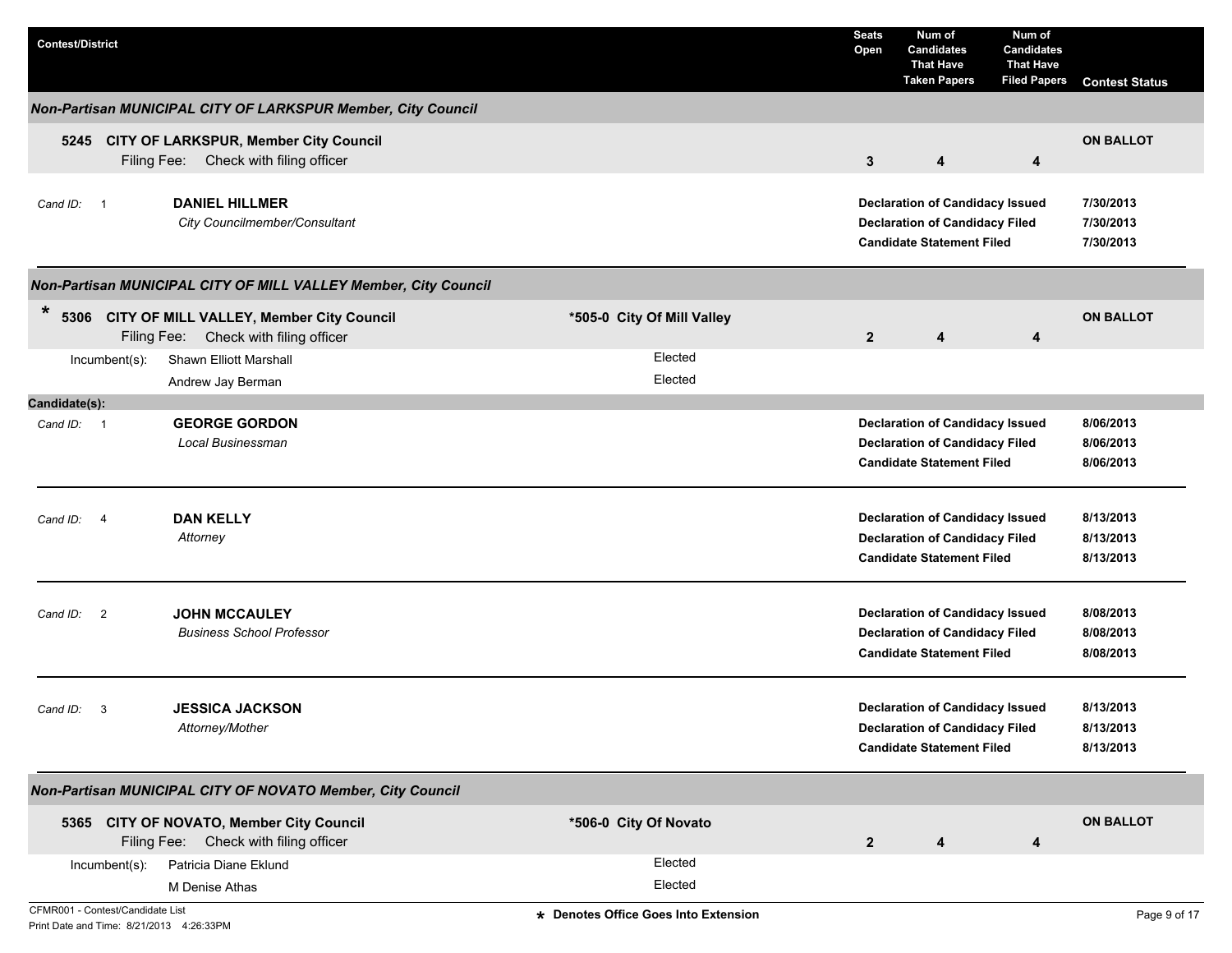| <b>Contest/District</b> |                |                                                                                        |                               | <b>Seats</b><br>Open | Num of<br><b>Candidates</b><br><b>That Have</b><br><b>Taken Papers</b>                                              | Num of<br><b>Candidates</b><br><b>That Have</b><br><b>Filed Papers</b> | <b>Contest Status</b>               |
|-------------------------|----------------|----------------------------------------------------------------------------------------|-------------------------------|----------------------|---------------------------------------------------------------------------------------------------------------------|------------------------------------------------------------------------|-------------------------------------|
|                         |                | Non-Partisan MUNICIPAL CITY OF NOVATO Member, City Council                             |                               |                      |                                                                                                                     |                                                                        |                                     |
|                         |                | 5365 CITY OF NOVATO, Member City Council<br>Filing Fee: Check with filing officer      |                               | $\overline{2}$       | $\overline{\mathbf{4}}$                                                                                             | 4                                                                      | <b>ON BALLOT</b>                    |
| Candidate(s):           |                |                                                                                        |                               |                      |                                                                                                                     |                                                                        |                                     |
| Cand ID: 2              |                | <b>DENISE ATHAS</b><br>Incumbent                                                       |                               |                      | <b>Declaration of Candidacy Issued</b><br><b>Declaration of Candidacy Filed</b><br><b>Candidate Statement Filed</b> |                                                                        | 7/30/2013<br>7/30/2013<br>7/30/2013 |
| Cand ID:                | $\mathbf{3}$   | <b>ELEANOR SLUIS</b><br>Retired                                                        |                               |                      | <b>Declaration of Candidacy Issued</b><br><b>Declaration of Candidacy Filed</b><br><b>Candidate Statement Filed</b> |                                                                        | 8/09/2013<br>8/09/2013<br>8/09/2013 |
| Cand ID:<br>- 1         |                | <b>PAT EKLUND</b><br>Councilmember/Environmental Manager                               |                               |                      | <b>Declaration of Candidacy Issued</b><br><b>Declaration of Candidacy Filed</b><br><b>Candidate Statement Filed</b> |                                                                        | 7/15/2013<br>7/15/2013<br>7/15/2013 |
| Cand ID:                | $\overline{4}$ | <b>STEVEN JORDAN</b><br>Local Businessman                                              |                               |                      | <b>Declaration of Candidacy Issued</b><br><b>Declaration of Candidacy Filed</b><br><b>Candidate Statement Filed</b> |                                                                        | 8/09/2013<br>8/09/2013<br>8/09/2013 |
|                         |                | Non-Partisan MUNICIPAL TOWN OF SAN ANSELMO Member, Town Council                        |                               |                      |                                                                                                                     |                                                                        |                                     |
|                         |                | 5466 TOWN OF SAN ANSELMO, Member Town Council<br>Filing Fee: Check with filing officer | *508-0 Town Of San Anselmo    | 3                    | 3                                                                                                                   | 3                                                                      | <b>ON BALLOT</b>                    |
|                         | Incumbent(s):  | Thomas Michael Mc Inerney<br>Kathryn P Coleman<br>Jeffrey D Kroot                      | Elected<br>Elected<br>Elected |                      |                                                                                                                     |                                                                        |                                     |
| Candidate(s):           |                |                                                                                        |                               |                      |                                                                                                                     |                                                                        |                                     |
| Cand ID: 1              |                | JOHN D. WRIGHT<br>Attorney                                                             |                               |                      | <b>Declaration of Candidacy Issued</b><br><b>Declaration of Candidacy Filed</b><br><b>Candidate Statement Filed</b> |                                                                        | 7/23/2013<br>7/23/2013<br>7/23/2013 |
| Cand ID:                | $\overline{2}$ | <b>KAY COLEMAN</b><br>Incumbent                                                        |                               |                      | <b>Declaration of Candidacy Issued</b><br><b>Declaration of Candidacy Filed</b><br><b>Candidate Statement Filed</b> |                                                                        | 8/01/2013<br>8/01/2013<br>8/01/2013 |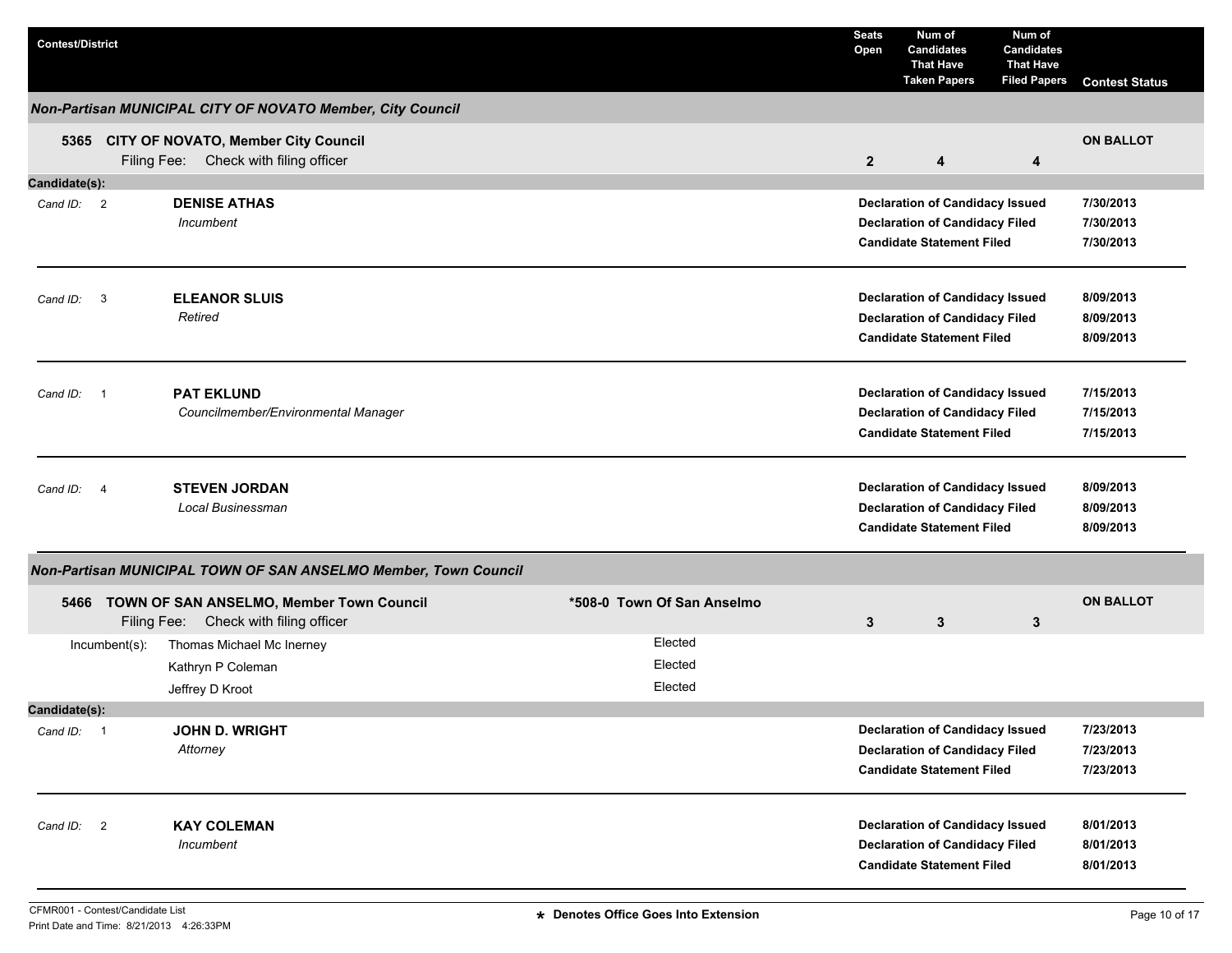| <b>Contest/District</b>                |                                                                                                |                                 | <b>Seats</b><br>Open | Num of<br><b>Candidates</b><br><b>That Have</b><br><b>Taken Papers</b>                                              | Num of<br><b>Candidates</b><br><b>That Have</b><br><b>Filed Papers</b> | <b>Contest Status</b>               |
|----------------------------------------|------------------------------------------------------------------------------------------------|---------------------------------|----------------------|---------------------------------------------------------------------------------------------------------------------|------------------------------------------------------------------------|-------------------------------------|
|                                        | Non-Partisan MUNICIPAL TOWN OF SAN ANSELMO Member, Town Council                                |                                 |                      |                                                                                                                     |                                                                        |                                     |
| 5466                                   | TOWN OF SAN ANSELMO, Member Town Council<br>Filing Fee:<br>Check with filing officer           |                                 | $\mathbf{3}$         | $\mathbf{3}$                                                                                                        | 3                                                                      | <b>ON BALLOT</b>                    |
| Cand ID: 3                             | <b>TOM MCINERNEY</b><br>Incumbent                                                              |                                 |                      | <b>Declaration of Candidacy Issued</b><br><b>Declaration of Candidacy Filed</b><br><b>Candidate Statement Filed</b> |                                                                        | 8/02/2013<br>8/02/2013<br>8/02/2013 |
|                                        | Non-Partisan MUNICIPAL TOWN OF SAN ANSELMO Member, Town Council, Short Term                    |                                 |                      |                                                                                                                     |                                                                        |                                     |
|                                        | 5467 TOWN OF SAN ANSELMO, Member, Town Council, Sh<br>Check with filing officer<br>Filing Fee: | *508-0 Town Of San Anselmo      | $\mathbf{1}$         | 3                                                                                                                   | 3                                                                      | <b>ON BALLOT</b>                    |
| Incumbent(s):<br>Candidate(s):         |                                                                                                |                                 |                      |                                                                                                                     |                                                                        |                                     |
| Cand ID: 2                             | <b>DOUG KELLY</b><br><b>Business Owner</b>                                                     |                                 |                      | <b>Declaration of Candidacy Issued</b><br><b>Declaration of Candidacy Filed</b><br><b>Candidate Statement Filed</b> |                                                                        | 8/12/2013<br>8/12/2013<br>8/12/2013 |
| Cand ID:<br>$\overline{\phantom{0}}$ 1 | <b>STEPHEN BURDO</b><br><b>Public Affairs Director</b>                                         |                                 |                      | <b>Declaration of Candidacy Issued</b><br><b>Declaration of Candidacy Filed</b><br><b>Candidate Statement Filed</b> |                                                                        | 8/09/2013<br>8/09/2013<br>8/09/2013 |
| $\overline{\mathbf{3}}$<br>Cand ID:    | <b>MATT BROWN</b><br><b>Commercial Property Broker</b>                                         |                                 |                      | <b>Declaration of Candidacy Issued</b><br><b>Declaration of Candidacy Filed</b><br><b>Candidate Statement Filed</b> |                                                                        | 8/14/2013<br>8/14/2013<br>8/14/2013 |
|                                        | Non-Partisan MUNICIPAL CITY OF SAN RAFAEL Member, City Council                                 |                                 |                      |                                                                                                                     |                                                                        |                                     |
| $\ast$<br>5525                         | CITY OF SAN RAFAEL, Member City Council<br>Filing Fee:<br>Check with filing officer            | *509-0 City Of San Rafael       | $\mathbf{2}$         | 4                                                                                                                   | 4                                                                      | <b>ON BALLOT</b>                    |
| Incumbent(s):                          | Barbara Heller<br>Catherine Brew Colin                                                         | Elected<br>Appointed to Vacancy |                      |                                                                                                                     |                                                                        |                                     |
| Candidate(s):<br>Cand ID: 2            | <b>RANDY WARREN</b><br>Attorney/Businessman                                                    |                                 |                      | <b>Declaration of Candidacy Issued</b><br><b>Declaration of Candidacy Filed</b><br><b>Candidate Statement Filed</b> |                                                                        | 8/07/2013<br>8/07/2013<br>8/07/2013 |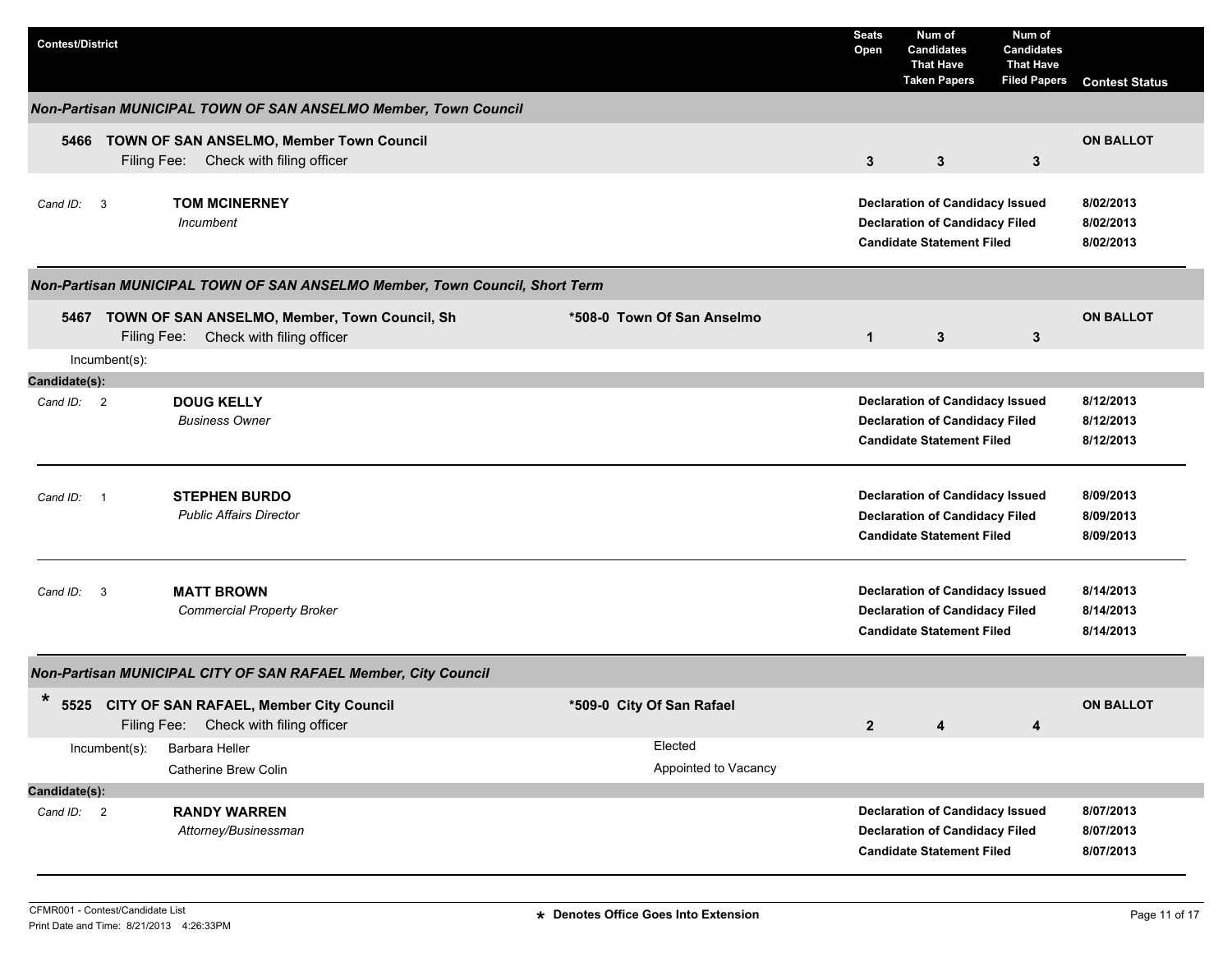| <b>Contest/District</b>     |               |                                                                                       |                                                      | <b>Seats</b><br>Open | Num of<br><b>Candidates</b><br><b>That Have</b><br><b>Taken Papers</b>                                              | Num of<br><b>Candidates</b><br><b>That Have</b><br><b>Filed Papers</b> | <b>Contest Status</b>               |
|-----------------------------|---------------|---------------------------------------------------------------------------------------|------------------------------------------------------|----------------------|---------------------------------------------------------------------------------------------------------------------|------------------------------------------------------------------------|-------------------------------------|
|                             |               | Non-Partisan MUNICIPAL CITY OF SAN RAFAEL Member, City Council                        |                                                      |                      |                                                                                                                     |                                                                        |                                     |
|                             |               | 5525 CITY OF SAN RAFAEL, Member City Council<br>Filing Fee: Check with filing officer |                                                      | $\overline{2}$       | 4                                                                                                                   | 4                                                                      | <b>ON BALLOT</b>                    |
| Cand ID: 1                  |               | <b>KATE COLIN</b><br>Appointed Incumbent                                              |                                                      |                      | <b>Declaration of Candidacy Issued</b><br><b>Declaration of Candidacy Filed</b><br><b>Candidate Statement Filed</b> |                                                                        | 7/26/2013<br>7/26/2013<br>7/26/2013 |
| Cand ID: 3                  |               | <b>MARIBETH BUSHEY LANG</b><br>Administrative Law Judge                               |                                                      |                      | <b>Declaration of Candidacy Issued</b><br><b>Declaration of Candidacy Filed</b><br><b>Candidate Statement Filed</b> |                                                                        | 8/13/2013<br>8/13/2013<br>8/13/2013 |
| Cand ID: 4                  |               | <b>GREG BROCKBANK</b><br>Attorney/Business Owner                                      |                                                      |                      | <b>Declaration of Candidacy Issued</b><br><b>Declaration of Candidacy Filed</b><br><b>Candidate Statement Filed</b> |                                                                        | 8/14/2013<br>8/14/2013<br>8/14/2013 |
|                             |               | <b>Non-Partisan DISTRICT MARINWOOD COMMUNITY SERVICES DISTRICT Director</b>           |                                                      |                      |                                                                                                                     |                                                                        |                                     |
| 6006                        | Filing Fee:   | <b>MARINWOOD COMMUNITY, SERVICES DISTRICT-Dir</b><br>Check with filing officer        | <b>CSD03-0 Marinwood Community Services District</b> | $\overline{2}$       | 5                                                                                                                   | 4                                                                      | <b>ON BALLOT</b>                    |
|                             | Incumbent(s): | <b>Bruce A Anderson</b><br>Leah Elizabeth Kleinman-Green                              | Elected<br>Elected                                   |                      |                                                                                                                     |                                                                        |                                     |
| Candidate(s):<br>Cand ID: 6 |               | <b>JUSTIN KAI</b><br>Realtor                                                          |                                                      |                      | <b>Declaration of Candidacy Issued</b><br><b>Declaration of Candidacy Filed</b><br><b>Candidate Statement Filed</b> |                                                                        | 8/09/2013<br>8/09/2013<br>8/09/2013 |
| Cand ID: 4                  |               | <b>LEAH ELIZABETH KLEINMAN-GREEN</b><br>Incumbent                                     |                                                      |                      | <b>Declaration of Candidacy Issued</b><br><b>Declaration of Candidacy Filed</b><br><b>Candidate Statement Filed</b> |                                                                        | 8/08/2013<br>8/08/2013<br>8/08/2013 |
| Cand ID: 1                  |               | <b>BRUCE A. ANDERSON</b>                                                              |                                                      |                      | <b>Declaration of Candidacy Issued</b>                                                                              |                                                                        | 7/29/2013                           |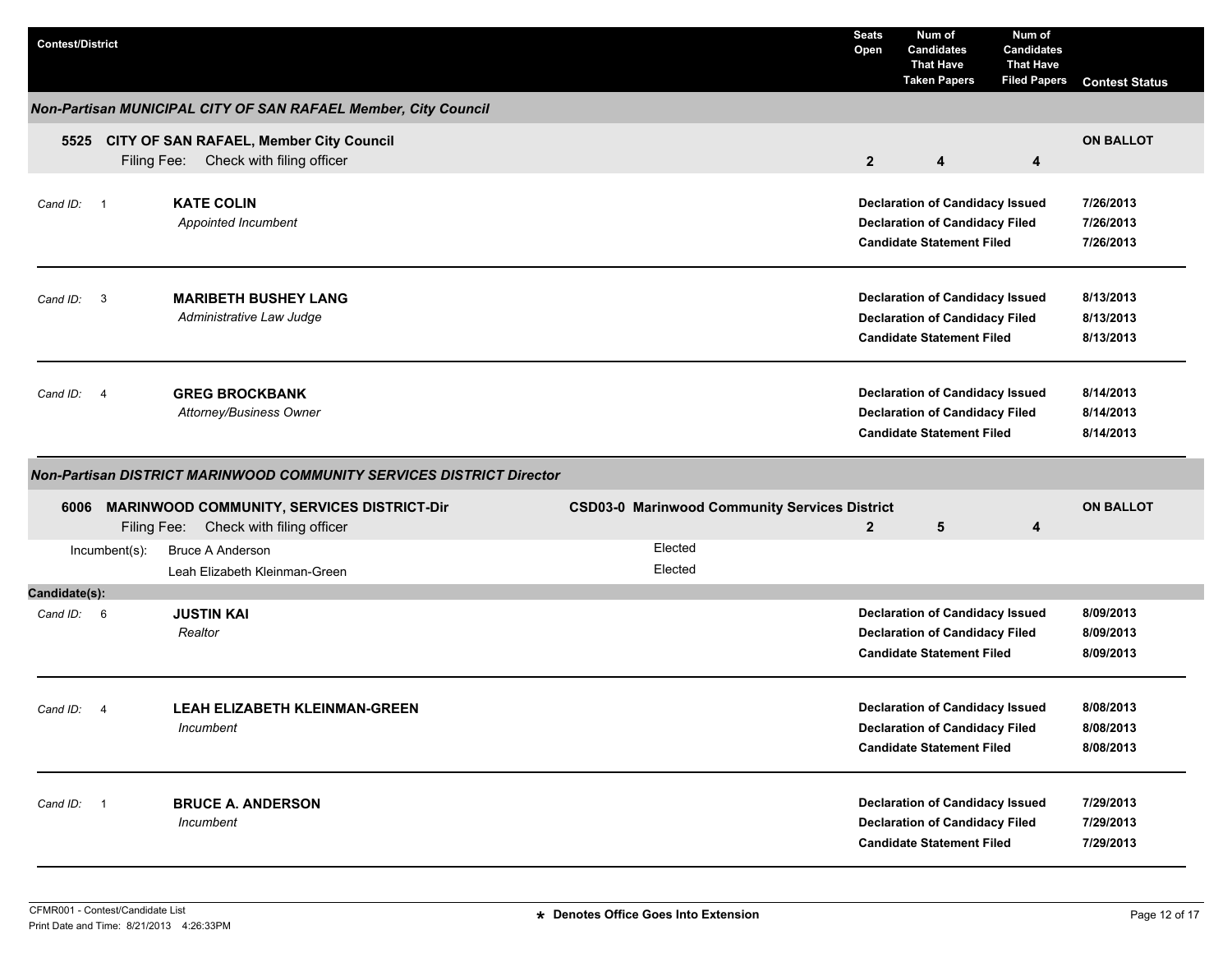| <b>Contest/District</b>                                                                                                              |                                                                 | <b>Seats</b><br>Open | Num of<br><b>Candidates</b><br><b>That Have</b><br><b>Taken Papers</b>                                              | Num of<br><b>Candidates</b><br><b>That Have</b><br><b>Filed Papers</b> | <b>Contest Status</b>               |
|--------------------------------------------------------------------------------------------------------------------------------------|-----------------------------------------------------------------|----------------------|---------------------------------------------------------------------------------------------------------------------|------------------------------------------------------------------------|-------------------------------------|
| Non-Partisan DISTRICT MARINWOOD COMMUNITY SERVICES DISTRICT Director                                                                 |                                                                 |                      |                                                                                                                     |                                                                        |                                     |
| <b>MARINWOOD COMMUNITY, SERVICES DISTRICT-Dir</b><br>6006<br>Filing Fee: Check with filing officer                                   |                                                                 | $\overline{2}$       | $5\phantom{.0}$                                                                                                     | 4                                                                      | <b>ON BALLOT</b>                    |
| <b>BILL SHEA</b><br>Cand ID: 5<br><b>Small Business Owner</b>                                                                        |                                                                 |                      | <b>Declaration of Candidacy Issued</b><br><b>Declaration of Candidacy Filed</b><br><b>Candidate Statement Filed</b> |                                                                        | 8/09/2013<br>8/09/2013<br>8/09/2013 |
| Non-Partisan DISTRICT TAMALPAIS COMMUNITY SERVICES DISTRICT Director                                                                 |                                                                 |                      |                                                                                                                     |                                                                        |                                     |
| 6010 TAMALPAIS COMMUNITY, SERVICES DISTRICT-Dir<br>Filing Fee: Check with filing officer<br>Jeffrey Arthur Brown<br>$Incumbent(s)$ : | <b>CSD06-0 Tamalpais Community Services District</b><br>Elected | $\mathbf{2}$         | 3                                                                                                                   | 3                                                                      | <b>ON BALLOT</b>                    |
| James Alan Jacobs<br>Candidate(s):                                                                                                   | Elected                                                         |                      |                                                                                                                     |                                                                        |                                     |
| <b>LUKE TEYSSIER</b><br>Cand ID: 3<br><b>Computer Engineer</b>                                                                       |                                                                 |                      | <b>Declaration of Candidacy Issued</b><br><b>Declaration of Candidacy Filed</b><br><b>Candidate Statement Filed</b> |                                                                        | 8/09/2013<br>8/09/2013<br>8/09/2013 |
| <b>JEFFREY A. BROWN</b><br>Cand ID:<br>- 1<br><b>Incumbent</b>                                                                       |                                                                 |                      | <b>Declaration of Candidacy Issued</b><br><b>Declaration of Candidacy Filed</b><br><b>Candidate Statement Filed</b> |                                                                        | 7/22/2013<br>7/22/2013<br>7/22/2013 |
| <b>JIM JACOBS</b><br>$\overline{2}$<br>Cand ID:<br>Incumbent                                                                         |                                                                 |                      | <b>Declaration of Candidacy Issued</b><br><b>Declaration of Candidacy Filed</b><br><b>Candidate Statement Filed</b> |                                                                        | 7/22/2013<br>7/22/2013<br>7/22/2013 |
| <b>Non-Partisan DISTRICT NOVATO FIRE PROTECTION DISTRICT Director</b>                                                                |                                                                 |                      |                                                                                                                     |                                                                        |                                     |
| $\star$<br>6020 NOVATO FIRE PROTECTION, DISTRICT-Director<br>Check with filing officer<br>Filing Fee:                                | FI04-0 Novato Fire Protection District                          | $\mathbf{2}$         | $\mathbf{3}$                                                                                                        | 3                                                                      | <b>ON BALLOT</b>                    |
| Farhad Mansourian<br>Incumbent(s):<br><b>Bradford Robert Beedle</b>                                                                  | Elected<br>Elected                                              |                      |                                                                                                                     |                                                                        |                                     |
| Candidate(s):                                                                                                                        |                                                                 |                      |                                                                                                                     |                                                                        |                                     |
| Cand ID: 2<br><b>BRADFORD R. BEEDLE</b><br>Incumbent                                                                                 |                                                                 |                      | <b>Declaration of Candidacy Issued</b><br><b>Declaration of Candidacy Filed</b><br><b>Candidate Statement Filed</b> |                                                                        | 8/05/2013<br>8/05/2013<br>8/05/2013 |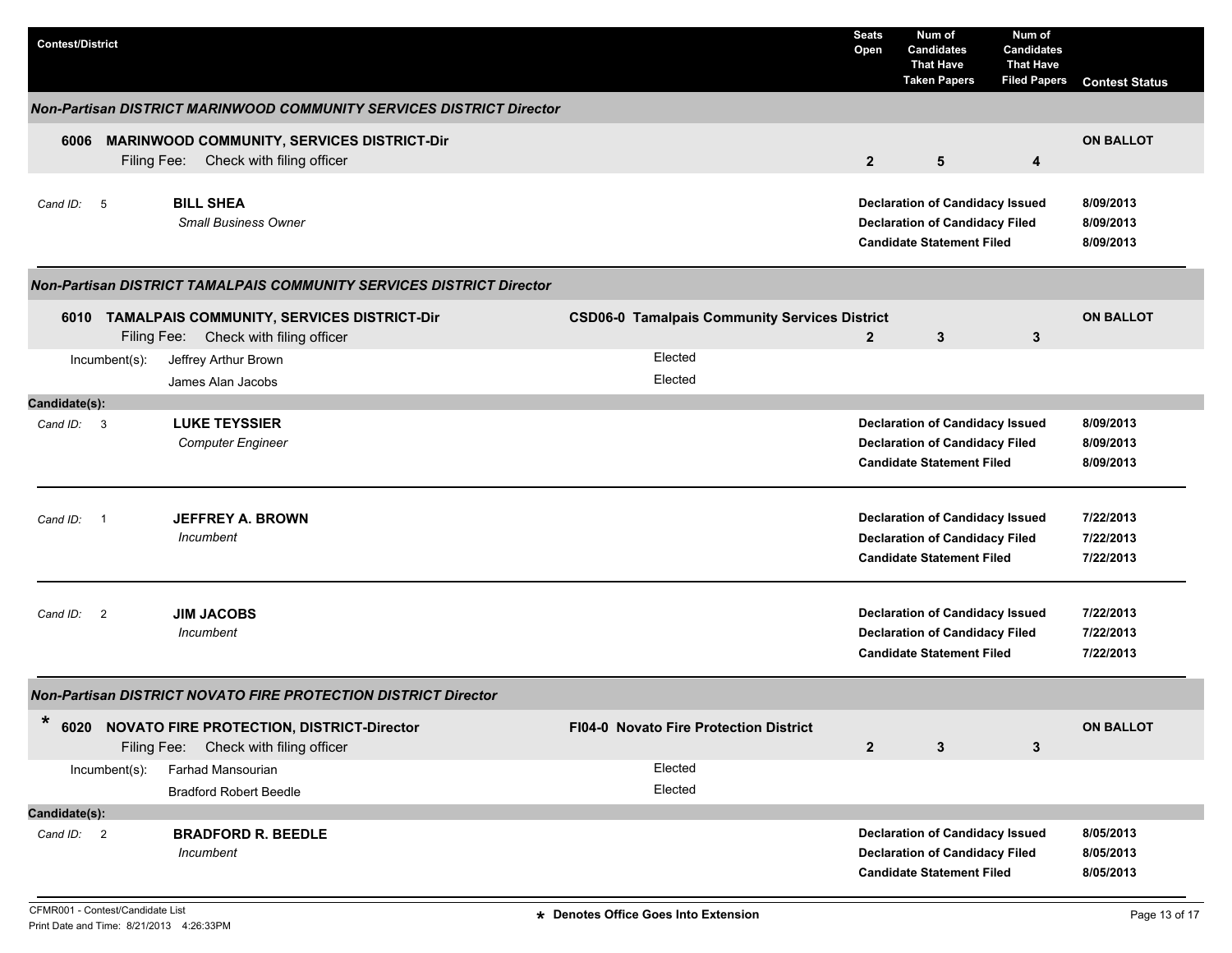| <b>Contest/District</b>                                               |                |                                                                                         |  |  |                                                                    | <b>Seats</b><br>Open    | Num of<br><b>Candidates</b><br><b>That Have</b><br><b>Taken Papers</b>                                              | Num of<br><b>Candidates</b><br><b>That Have</b><br><b>Filed Papers</b> | <b>Contest Status</b>               |  |
|-----------------------------------------------------------------------|----------------|-----------------------------------------------------------------------------------------|--|--|--------------------------------------------------------------------|-------------------------|---------------------------------------------------------------------------------------------------------------------|------------------------------------------------------------------------|-------------------------------------|--|
| <b>Non-Partisan DISTRICT NOVATO FIRE PROTECTION DISTRICT Director</b> |                |                                                                                         |  |  |                                                                    |                         |                                                                                                                     |                                                                        |                                     |  |
|                                                                       |                | 6020 NOVATO FIRE PROTECTION, DISTRICT-Director<br>Filing Fee: Check with filing officer |  |  |                                                                    | $\overline{2}$          | $\mathbf{3}$                                                                                                        | $\mathbf{3}$                                                           | <b>ON BALLOT</b>                    |  |
| Cand ID:                                                              | - 1            | <b>GARY G. BUTLER</b><br><b>Business Owner</b>                                          |  |  |                                                                    |                         | <b>Declaration of Candidacy Issued</b><br><b>Declaration of Candidacy Filed</b><br><b>Candidate Statement Filed</b> |                                                                        | 8/08/2013<br>8/08/2013<br>8/08/2013 |  |
| Cand ID: 3                                                            |                | <b>KEVIN P. JOHNSTON</b><br>Firefighter                                                 |  |  |                                                                    |                         | <b>Declaration of Candidacy Issued</b><br><b>Declaration of Candidacy Filed</b><br><b>Candidate Statement Filed</b> |                                                                        | 8/14/2013<br>8/14/2013<br>8/14/2013 |  |
|                                                                       |                | Non-Partisan DISTRICT SOUTHERN MARIN FIRE PROTECTION DISTRICT Director                  |  |  |                                                                    |                         |                                                                                                                     |                                                                        |                                     |  |
| $\ast$<br>6025                                                        |                | SOUTHERN MARIN FIRE, PROTECTION DISTRICT-Dir<br>Filing Fee: Check with filing officer   |  |  | FI06-0 Southern Marin Fire Protection Dist                         | $\overline{\mathbf{4}}$ | 5                                                                                                                   | $5\phantom{.0}$                                                        | <b>ON BALLOT</b>                    |  |
|                                                                       | Incumbent(s):  | Thomas Walter Perazzo<br>Kurt Chun<br>Stephen M Willis<br>Daniel R St John              |  |  | Appointed to Vacancy<br>Elected<br>Appointed to Vacancy<br>Elected |                         |                                                                                                                     |                                                                        |                                     |  |
| Candidate(s):                                                         |                |                                                                                         |  |  |                                                                    |                         |                                                                                                                     |                                                                        |                                     |  |
| Cand ID: 3                                                            |                | <b>STEPHEN M. WILLIS</b><br>Appointed Inbumbent                                         |  |  |                                                                    |                         | <b>Declaration of Candidacy Issued</b><br><b>Declaration of Candidacy Filed</b><br><b>Candidate Statement Filed</b> |                                                                        | 8/09/2013<br>8/09/2013<br>8/09/2013 |  |
| Cand ID:                                                              | $\overline{2}$ | <b>KURT CHUN</b><br>Incumbent                                                           |  |  |                                                                    |                         | <b>Declaration of Candidacy Issued</b><br><b>Declaration of Candidacy Filed</b><br><b>Candidate Statement Filed</b> |                                                                        | 8/02/2013<br>8/02/2013<br>8/02/2013 |  |
| Cand ID:                                                              | 5              | <b>DANIEL R. ST JOHN</b><br>Incumbent                                                   |  |  |                                                                    |                         | <b>Declaration of Candidacy Issued</b><br><b>Declaration of Candidacy Filed</b><br><b>Candidate Statement Filed</b> |                                                                        | 8/09/2013<br>8/09/2013<br>8/09/2013 |  |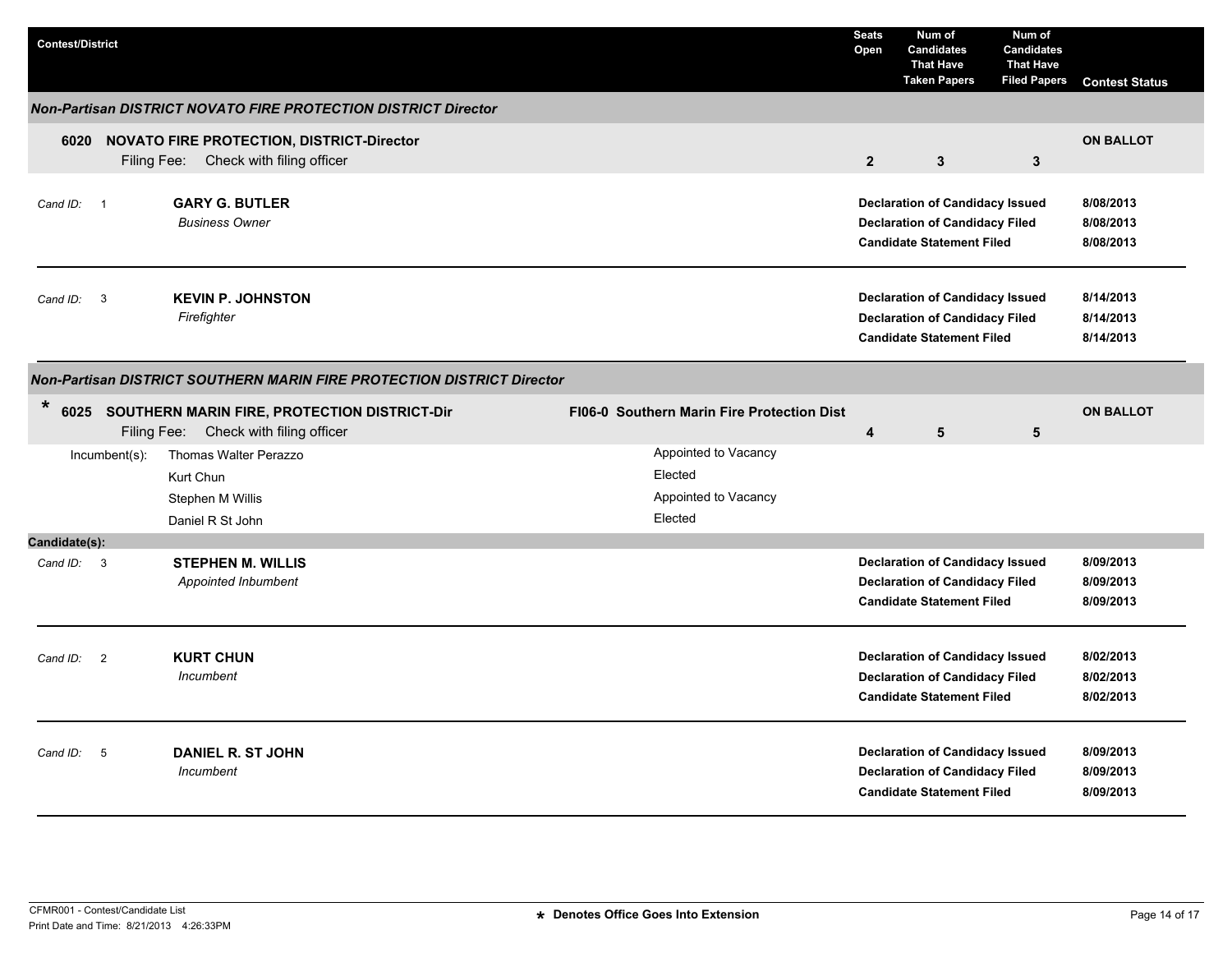| <b>Contest/District</b> |               |                                                                                            |  |                                                   | <b>Seats</b><br>Open | Num of<br><b>Candidates</b><br><b>That Have</b><br><b>Taken Papers</b>                                              | Num of<br><b>Candidates</b><br><b>That Have</b><br><b>Filed Papers</b> | <b>Contest Status</b>               |
|-------------------------|---------------|--------------------------------------------------------------------------------------------|--|---------------------------------------------------|----------------------|---------------------------------------------------------------------------------------------------------------------|------------------------------------------------------------------------|-------------------------------------|
|                         |               | Non-Partisan DISTRICT SOUTHERN MARIN FIRE PROTECTION DISTRICT Director                     |  |                                                   |                      |                                                                                                                     |                                                                        |                                     |
|                         |               | 6025 SOUTHERN MARIN FIRE, PROTECTION DISTRICT-Dir<br>Filing Fee: Check with filing officer |  |                                                   | $\overline{4}$       | 5                                                                                                                   | 5                                                                      | <b>ON BALLOT</b>                    |
| Cand ID: 1              |               | <b>RICHARD NEWMAN</b><br>Automotive Service Director                                       |  |                                                   |                      | <b>Declaration of Candidacy Issued</b><br><b>Declaration of Candidacy Filed</b><br><b>Candidate Statement Filed</b> |                                                                        | 8/05/2013<br>8/05/2013<br>8/05/2013 |
| Cand ID: 4              |               | <b>THOMAS W. PERAZZO</b><br>Appointed Incumbent                                            |  |                                                   |                      | <b>Declaration of Candidacy Issued</b><br><b>Declaration of Candidacy Filed</b><br><b>Candidate Statement Filed</b> |                                                                        | 8/09/2013<br>8/09/2013<br>8/09/2013 |
|                         |               | Non-Partisan DISTRICT BOLINAS COMMUNITY PUBLIC UTILITY DISTRICT Director                   |  |                                                   |                      |                                                                                                                     |                                                                        |                                     |
| $\ast$<br>6031          |               | BOLINAS COMMUNITY PUBLIC, UTILITY DISTRICT-Dir<br>Filing Fee: Check with filing officer    |  | PUD01-0 Bolinas Community Public Utility District | 3                    | 6                                                                                                                   | 6                                                                      | <b>ON BALLOT</b>                    |
|                         | Incumbent(s): | Barbara Beth Kimball<br>Jack Siedman<br>Kimberly Jeanne Bender                             |  | Elected<br>Elected<br>Elected                     |                      |                                                                                                                     |                                                                        |                                     |
| Candidate(s):           |               |                                                                                            |  |                                                   |                      |                                                                                                                     |                                                                        |                                     |
| Cand ID: 1              |               | <b>GRACE GODINO</b><br>Therapist/School Employee                                           |  |                                                   |                      | <b>Declaration of Candidacy Issued</b><br><b>Declaration of Candidacy Filed</b><br><b>Candidate Statement Filed</b> |                                                                        | 8/05/2013<br>8/05/2013              |
| Cand ID: 5              |               | <b>LYNDON COMSTOCK</b><br>Retired                                                          |  |                                                   |                      | <b>Declaration of Candidacy Issued</b><br><b>Declaration of Candidacy Filed</b><br><b>Candidate Statement Filed</b> |                                                                        | 8/08/2013<br>8/08/2013              |
| Cand ID: 7              |               | <b>STUART CHAPMAN</b><br>Sign Painter                                                      |  |                                                   |                      | <b>Declaration of Candidacy Issued</b><br><b>Declaration of Candidacy Filed</b><br><b>Candidate Statement Filed</b> |                                                                        | 8/13/2013<br>8/13/2013              |
| Cand ID: 4              |               | <b>REMICK HART</b><br>Retired                                                              |  |                                                   |                      | <b>Declaration of Candidacy Issued</b><br><b>Declaration of Candidacy Filed</b><br><b>Candidate Statement Filed</b> |                                                                        | 8/01/2013<br>8/01/2013              |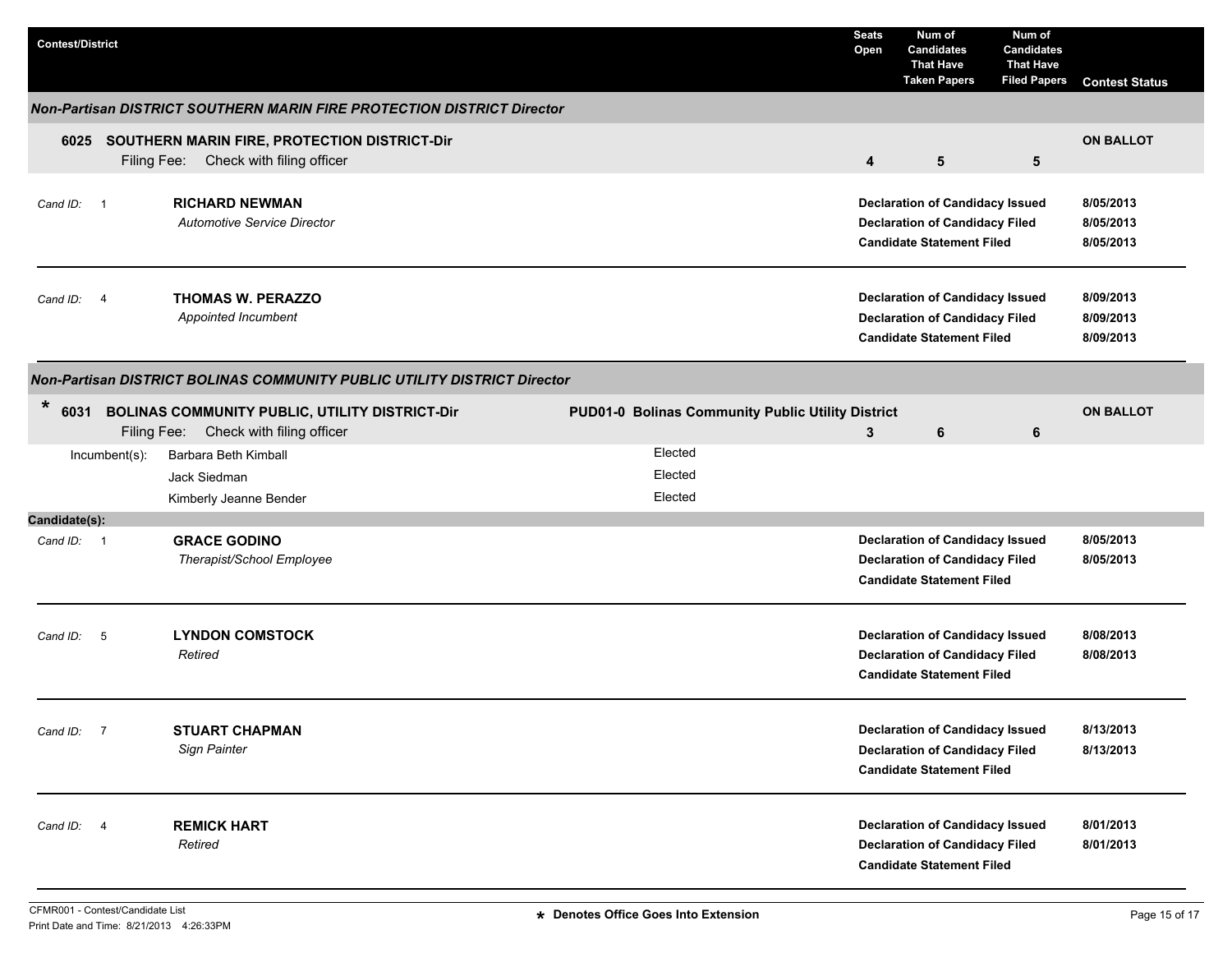| <b>Contest/District</b> |               |                                                                                         |                                              | <b>Seats</b><br>Open | Num of<br><b>Candidates</b><br><b>That Have</b><br><b>Taken Papers</b>                                              | Num of<br><b>Candidates</b><br><b>That Have</b><br><b>Filed Papers</b> | <b>Contest Status</b>               |
|-------------------------|---------------|-----------------------------------------------------------------------------------------|----------------------------------------------|----------------------|---------------------------------------------------------------------------------------------------------------------|------------------------------------------------------------------------|-------------------------------------|
|                         |               | <b>Non-Partisan DISTRICT BOLINAS COMMUNITY PUBLIC UTILITY DISTRICT Director</b>         |                                              |                      |                                                                                                                     |                                                                        |                                     |
| 6031                    |               | BOLINAS COMMUNITY PUBLIC, UTILITY DISTRICT-Dir<br>Filing Fee: Check with filing officer |                                              | $\mathbf{3}$         | 6                                                                                                                   | 6                                                                      | <b>ON BALLOT</b>                    |
| Cand ID: 2              |               | <b>JACK SIEDMAN</b><br>Incumbent                                                        |                                              |                      | <b>Declaration of Candidacy Issued</b><br><b>Declaration of Candidacy Filed</b><br><b>Candidate Statement Filed</b> |                                                                        | 7/18/2013<br>7/18/2013              |
| Cand ID: 6              |               | <b>BILL BRAASCH</b><br>Photographer/Business Owner                                      |                                              |                      | <b>Declaration of Candidacy Issued</b><br><b>Declaration of Candidacy Filed</b><br><b>Candidate Statement Filed</b> |                                                                        | 8/13/2013<br>8/13/2013              |
|                         |               | Non-Partisan DISTRICT LAS GALLINAS VALLEY SANITARY DISTRICT Director                    |                                              |                      |                                                                                                                     |                                                                        |                                     |
| 6047                    |               | LAS GALLINAS VALLEY, SANITARY DISTRICT-Dir<br>Filing Fee: Check with filing officer     | SA07-0 Las Gallinas Valley Sanitary District | 3                    | 4                                                                                                                   | 4                                                                      | <b>ON BALLOT</b>                    |
|                         | Incumbent(s): | Rabi John Elias<br>Russell R Greenfield<br>Megan Mary Clark                             | Appointed to Vacancy<br>Elected<br>Elected   |                      |                                                                                                                     |                                                                        |                                     |
| Candidate(s):           |               |                                                                                         |                                              |                      |                                                                                                                     |                                                                        |                                     |
| Cand ID: 2              |               | <b>RUSS GREENFIELD</b><br>Incumbent                                                     |                                              |                      | <b>Declaration of Candidacy Issued</b><br><b>Declaration of Candidacy Filed</b><br><b>Candidate Statement Filed</b> |                                                                        | 8/01/2013<br>8/01/2013<br>8/01/2013 |
| Cand ID: 1              |               | <b>MARNIE GLICKMAN</b><br>Lawyer/Mother                                                 |                                              |                      | <b>Declaration of Candidacy Issued</b><br><b>Declaration of Candidacy Filed</b><br><b>Candidate Statement Filed</b> |                                                                        | 8/09/2013<br>8/09/2013<br>8/09/2013 |
| Cand ID: 3              |               | <b>MEGAN CLARK</b><br>Director, Las Gallinas Valley Sanitary District                   |                                              |                      | <b>Declaration of Candidacy Issued</b><br><b>Declaration of Candidacy Filed</b><br><b>Candidate Statement Filed</b> |                                                                        | 8/09/2013<br>8/09/2013<br>8/09/2013 |
| Cand ID: 4              |               | <b>RABI JOHN ELIAS</b><br>Appointed Incumbent                                           |                                              |                      | <b>Declaration of Candidacy Issued</b><br><b>Declaration of Candidacy Filed</b><br><b>Candidate Statement Filed</b> |                                                                        | 8/01/2013<br>8/01/2013<br>8/01/2013 |